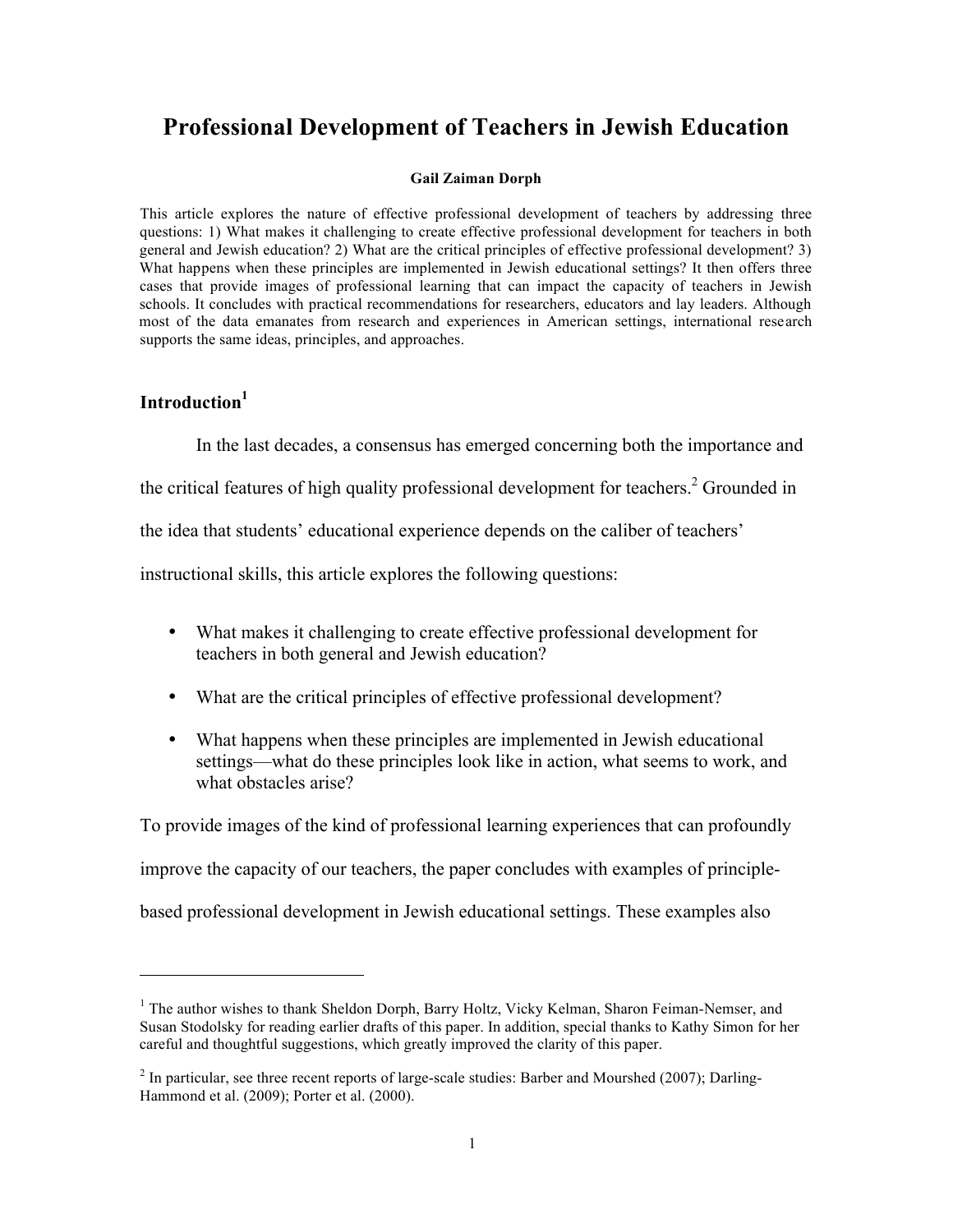suggest that more effort and research are needed to figure out how to make these kinds of experiences even more effective and more common.

## **Challenges to creating effective professional development for teachers**

Four challenges face Jewish and general education as we aim to create effective professional development for teachers. The first two relate to teachers and teaching; the second two relate to professional development and professional developers.

#### *1. Teachers Often Lack Solid Preparation in Their Subject Matters for Teaching*

While many of the challenges of professional development arise both in general and Jewish education, the issue of teacher preparation appears in a unique form in Jewish educational contexts. In a study of Jewish education in three diverse American Jewish communities, researchers found that only 19% of teachers, across Jewish school settings—this includes day, pre and congregational schools—have professional preparation in both Jewish Studies and Education (Gamoran et al. 1998). The situation does not seem to have changed dramatically over the course of the last decade. When we look only at Jewish studies knowledge, the lack of subject matter knowledge is the most extreme in congregational and early childhood settings and least extreme in day school high schools, where generally teachers have subject matter knowledge. Additionally, teachers affiliated with the Orthodox movement have more Jewish studies background (Gamoran et al. 1998). In a more recent study of day and congregational schoolteachers (Ben-Avie and Kress 2008), a somewhat different set of questions was asked to learn about professional-level teacher education in supplementary and day school settings. On the Jewish studies dimension, findings indicate that in day schools 53% of teachers had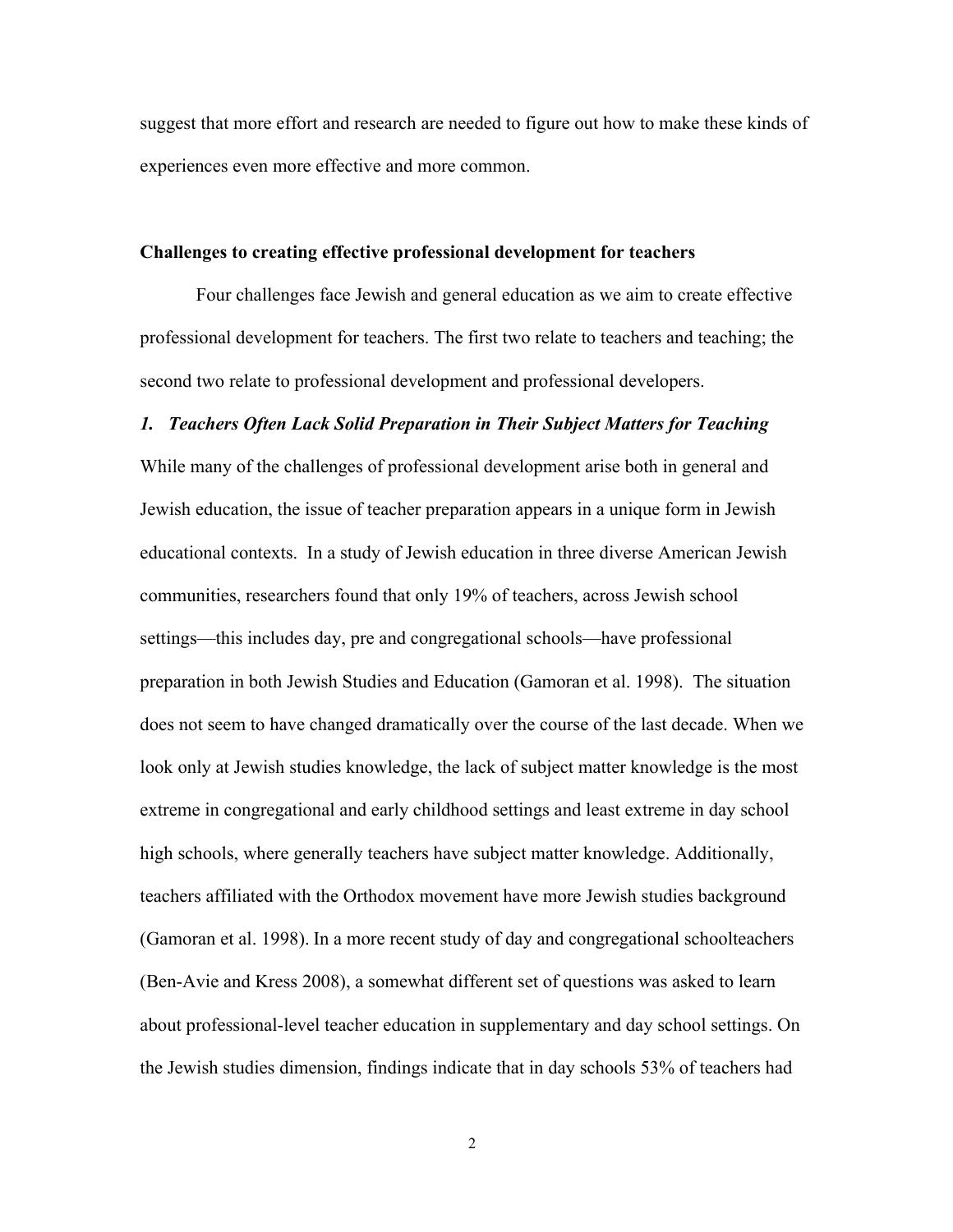received some Jewish studies courses in college; 22% were Jewish studies majors; 8% were rabbis. Among congregational schoolteachers, 4% were rabbis; 19% were Jewish studies majors; 60% had taken Jewish studies courses in college. While the majority of teachers had degrees beyond a BA, 44% of day school teachers and 68% of congregational schoolteachers did not have teaching certificates.

This lack of subject-matter expertise poses real challenges for the curriculum of professional development in education in general and in Jewish education in particular. In general education, the claim is often made that teachers are unprepared to teach their subjects (Ma 1999; Stodolsky 1988); however, there is probably no one teaching a math class who has not studied math at least through high school. Yet, it is common for teachers of Hebrew in many Jewish schools to have weak knowledge of Hebrew<sup>3</sup> (Gamoran et al. 1998) and for teachers of Bible to have no experience studying the Bible either as children or as adults.

So, unlike other contexts, where one might rely on teachers' content knowledge (sometimes solid; sometimes not) and work on developing pedagogical content knowledge (Shulman 1986), professional development in Jewish schools needs centrally to attend to content knowledge. What would it take for teachers to "get up to speed" in Hebrew or Bible as they teach those subjects? In order for professional development to be effective in the sphere of Jewish education, it needs to grapple with the fact that teachers may be both novice instructors and also novice students of the subjects they are teaching.

# *2. Teachers Often Have a Mimetic View of Teaching and Learning*

 $3$  When ascertaining the knowledge base of teachers in Jewish schools, researchers ask participants to rate their fluency in reading Hebrew, translating Hebrew, and speaking Hebrew.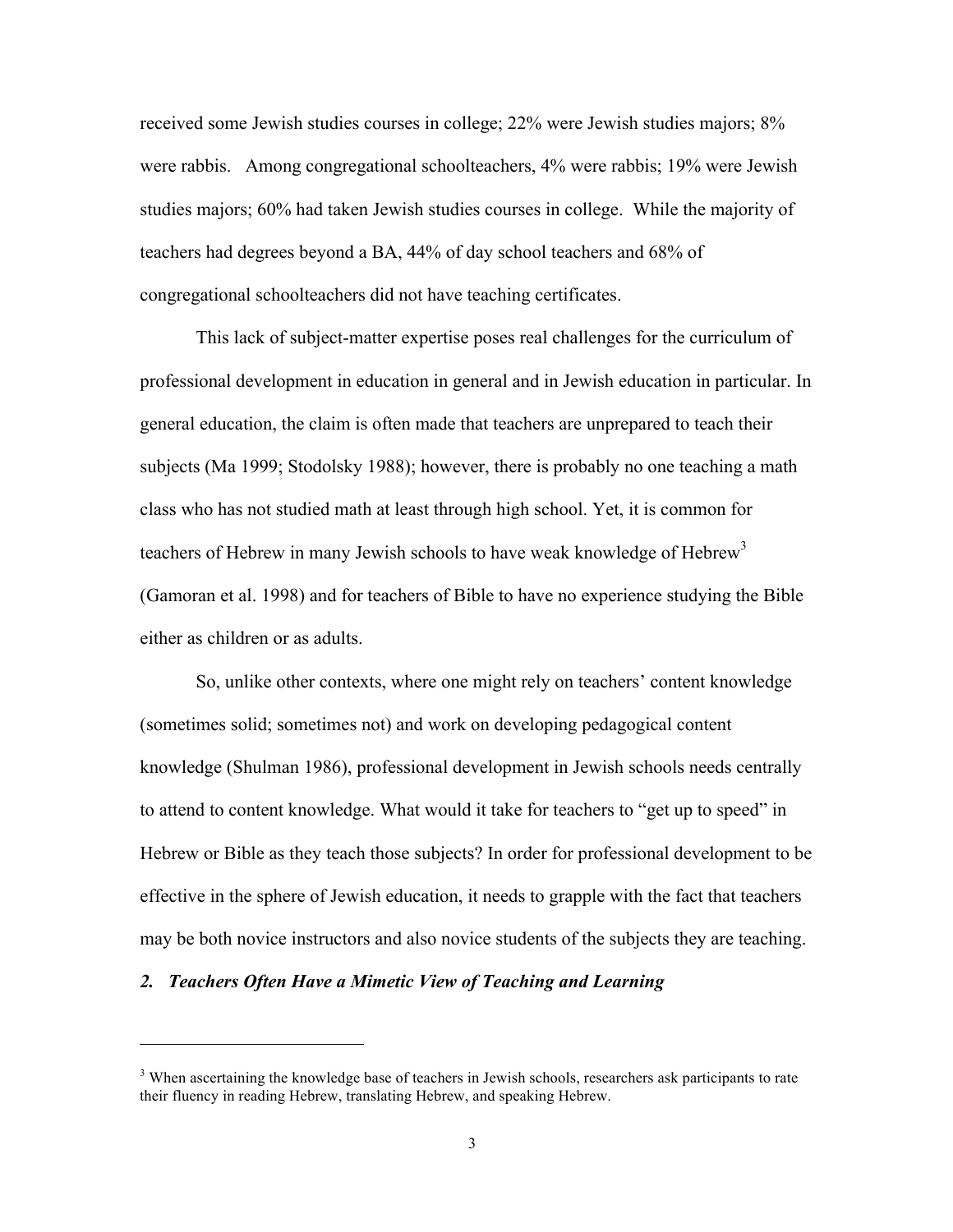The dominant instructional mode in both Jewish and general education over the past generation fits what Jackson (1986) refers to as the "mimetic tradition." In this tradition, instruction has been widely designed as though people learn through transmission—by listening carefully and then remembering or practicing what they have heard. Considerable research, however, has shown that learning involves not imitation and replication, but change and transformation (Jackson 1986; Kegan 1982; Bransford et al. 1999). Often referred to as transformative or constructivist, this paradigm suggests that learning is not additive, but requires internal change. Further, this research demonstrates that learning -- of skills and facts along with big ideas -- is more effective when it is experiential and interactive. This vision of teaching and learning emphasizes conceptual understanding and the social construction of knowledge. Following Dewey (1938), it claims that learning generally does not take place in isolation, but most often occurs in social situations where teachers and students (and students among themselves) discover and make meaning through their interactions with the subject and with each other. Since most teachers have learned within the "mimetic" paradigm, their years of experience as students are unlikely to support them in teaching in the constructivist/transformative paradigm that we currently understand as most effective. This suggests that effective professional development, rather than just adding to teachers' repertoire of skills, will also help teachers transform deeply engrained understandings about the nature of teaching and learning.

# *3. Most Professional Development is Aligned with the Mimetic Model of Teaching and Learning*

Unfortunately, most professional development experiences reflect the mimetic or "delivery" tradition. Think of the models we most often see –the one-shot workshop that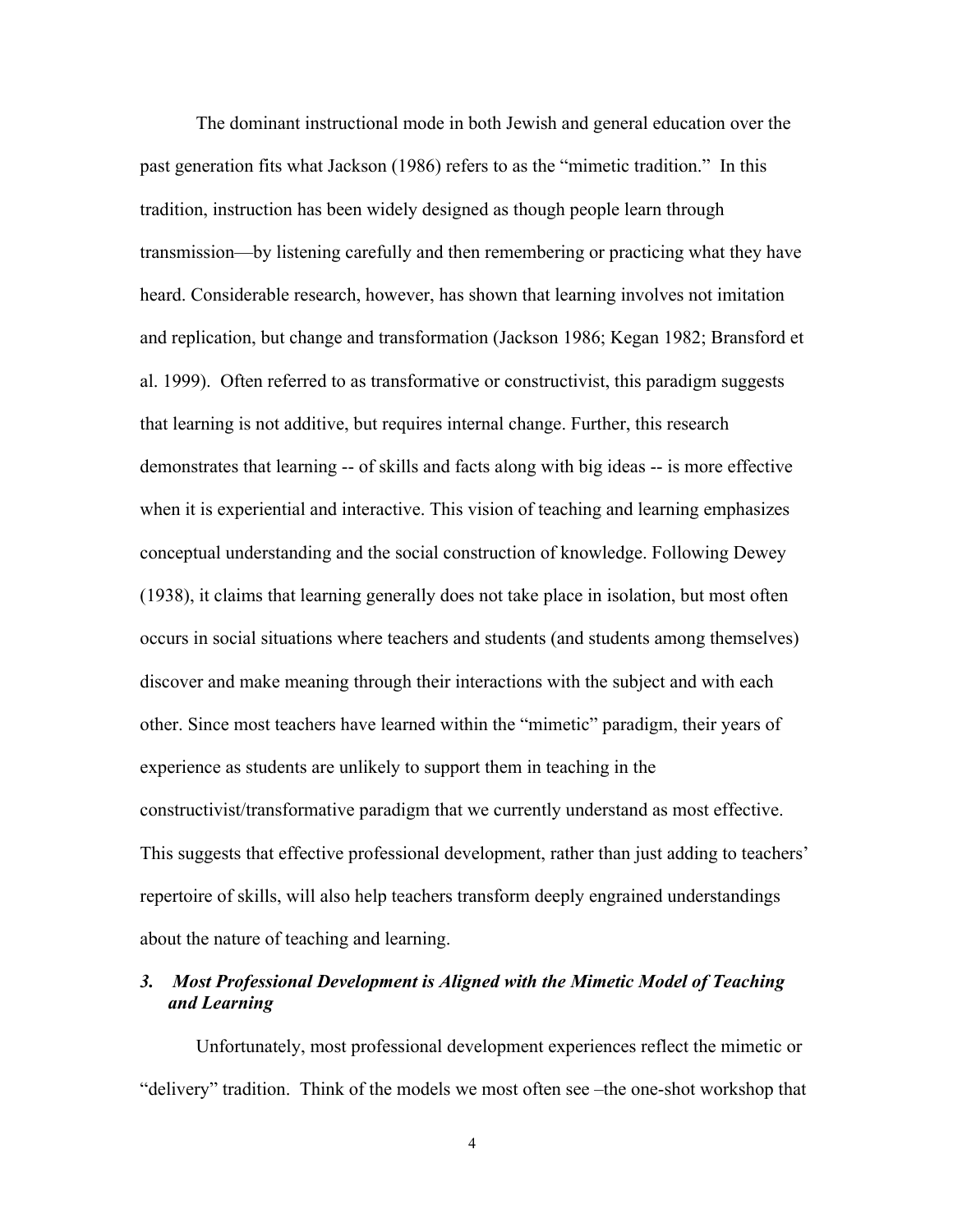focuses on generic teaching skills, the "make and take" workshop that focuses, for example, on teaching a Jewish holiday, in the one-size-fits-all community learning day. Typically, all of these are more aligned with the mimetic model of learning. They tend to focus on generic pedagogical skills, rather than on specific pedagogical approaches that align to the uniqueness of the various subject matters. Typically, these experiences do not build images of transformative teaching and learning and do not help teachers reconsider their modes of teaching, so the possibility of their having lasting value on improving practice is limited.

There is a double challenge, then, in supporting teachers to adopt a transformative model of teaching: teachers have had an "apprenticeship" of learning throughout their youth that suggests to them that learning is about transmission. Further, teachers' experiences of professional development reinforce this point of view. It makes sense that the modes of professional development be aligned with the modes of teaching that we are trying to promote; therefore, we need professional development to be not just informative, but transformative. Both the curriculum and pedagogy of professional development for teachers need to be redesigned in order to meet this double challenge.

# *4. Most Professional Developers Have Not Been Prepared to Create Learning Experiences that Reflect this New Model of Teaching and Learning*

The first three challenges suggest the fourth challenge: how to support the "new" professional developer (Ball and Cohen 1999; Stein et al. 1999). They too "suffer" from the same maladies, i.e., they were educated in a mimetic fashion and they have experienced mimetically inspired professional development. Our current understanding about teaching and learning demands that professional developers create and implement transformative professional development for teachers. The challenge we (in Jewish and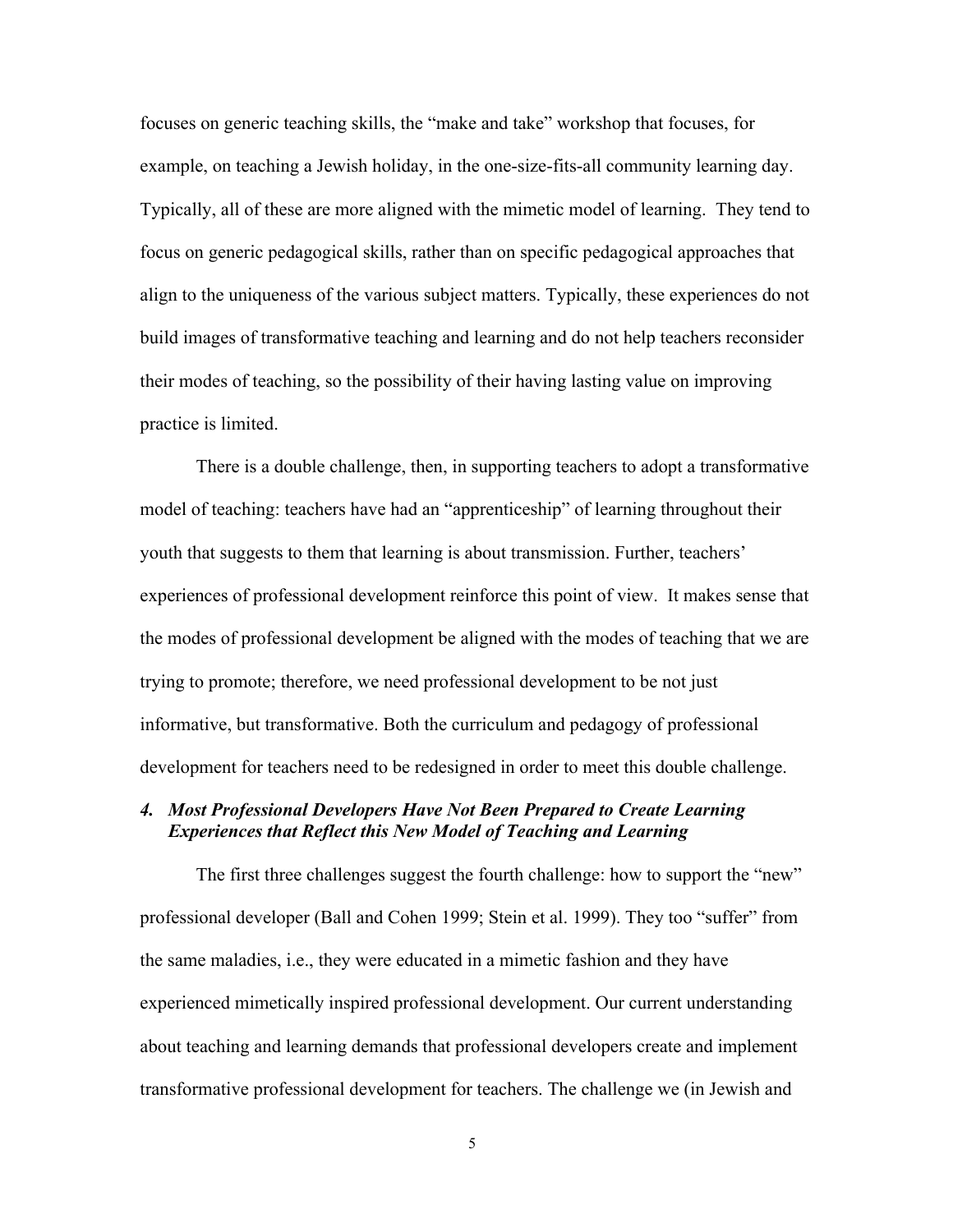general education) face is formidable. We need to simultaneously change the nature of learning experiences for children, for teachers, and for professional developers.

## **Professional Development—Curriculum and Principles**

In the last decades, a consensus has emerged about the critical principles of effective professional development for teachers that takes into account this transformative vision of teaching and learning (Darling-Hammond et al. 2009; Little 1993; Knapp 2003; Porter et al. 2000; Sparks 1990). These principles suggest designing learning opportunities that change teachers' *thinking* about teaching and learning and also affect their teaching *practices*. Not surprisingly, these principles are aligned with more general constructivist vision of teaching and learning.

## *Curriculum of Effective Professional Development*

 $\overline{a}$ 

In the teaching and learning model proposed here, there are three elements that are always present: teacher, student, and subject matter. Additionally, there is a fourth factor referred to as the "environment," that includes such things as a classroom, a family, a synagogue, or professional development setting. Figure 1 depicts what we might think of as the default situation, where a teacher teaches students in a classroom. The arrows in between the vertices depict the interactive nature of teaching and learning. Let us consider this triangle: $4$ 

 $4$  This graphic appears in Cohen et al. (2003) with an additional circle around it to depict the environment.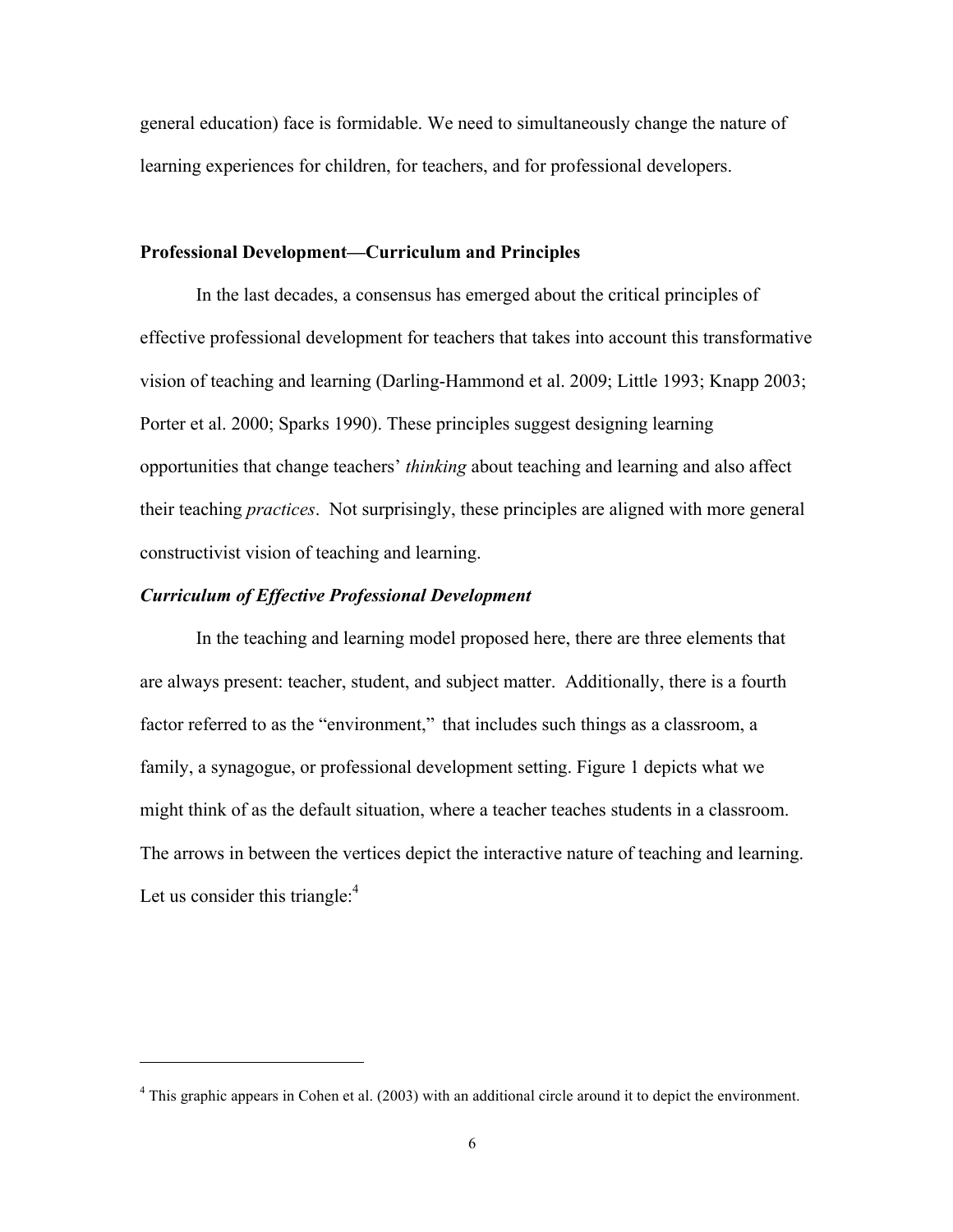

*Figure 1: Student Instructional Learning Triangle*

This interactive triangle (Cohen et al. 2003; Hawkins 1967; McDonald 1992; Sizer 1984/92) is an attempt to describe enacted teaching. It indicates that opportunities for student learning reside in interactions of students with each other, with their teachers and with the subject(s) they are studying.

> Nearly all formal learning in schools involves the interactions of three actors: the student, the teacher, and the subject of their mutual attention. The character of this triangle is subject to change, varying from pupil to pupil, teacher to teacher, subject to subject, day to day, even minute to minute (Sizer 1984/1992, p. 151-2).

Figure 2 includes the same three elements: teacher, learner, and subject matter and the same conception of the dynamics of the relationships. But, in Figure 2, the professional developer is in the teacher's role. The professional developer's students are the teachers who participate in professional development sessions, and the "subject matter" is "teaching and learning" itself, that is, the entire student instructional triangle. It is worth noting the parallel processes between student and teacher learning.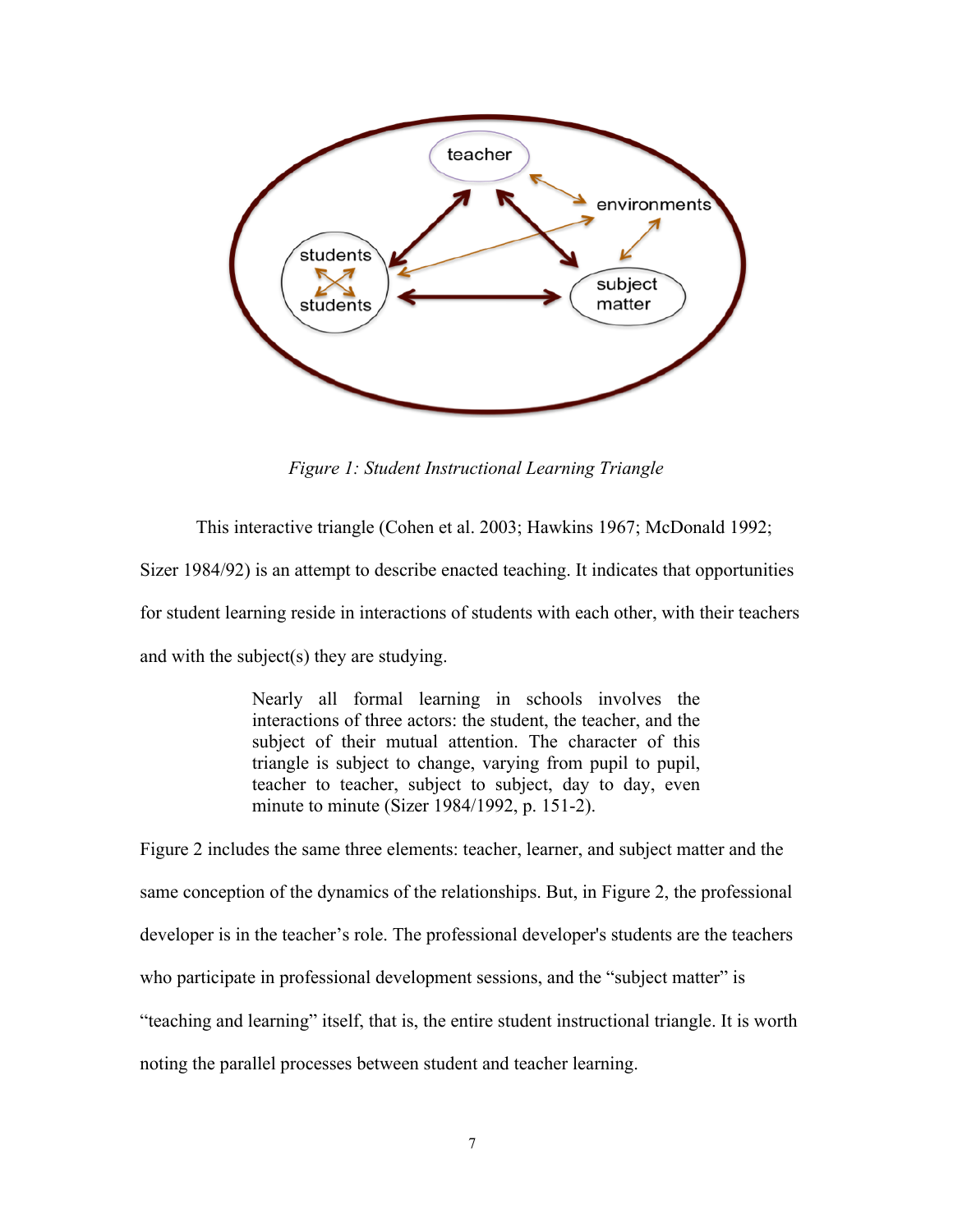

*Figure 2: Teacher Instructional Learning Triangle<sup>5</sup>*

 In studying this triangle, we see that opportunities for teachers' professional learning reside in the interaction among professionals, the subject matter of professional development, and the professional developers. These opportunities for learning can take place outside of the practice of teaching, in workshops, courses, and in study groups designing curriculum or examining student work; or within practice itself, through mentoring and peer coaching (Ball and Cohen 1999; Feiman-Nemser 1998 and 2001; Knapp 2003).

Most importantly, the triangle illuminates the "content" of the subject matter of professional development. The curriculum of professional development for teachers is not adult study of the subject matter (no matter how rich that may be). It is, rather, learning Humash, Siddur, Talmud, and other topics *for the purposes of* teaching them to

 $\overline{a}$ 

<sup>5</sup> Deborah Ball introduced this graphic into the design and curriculum work of MTEI in 1996.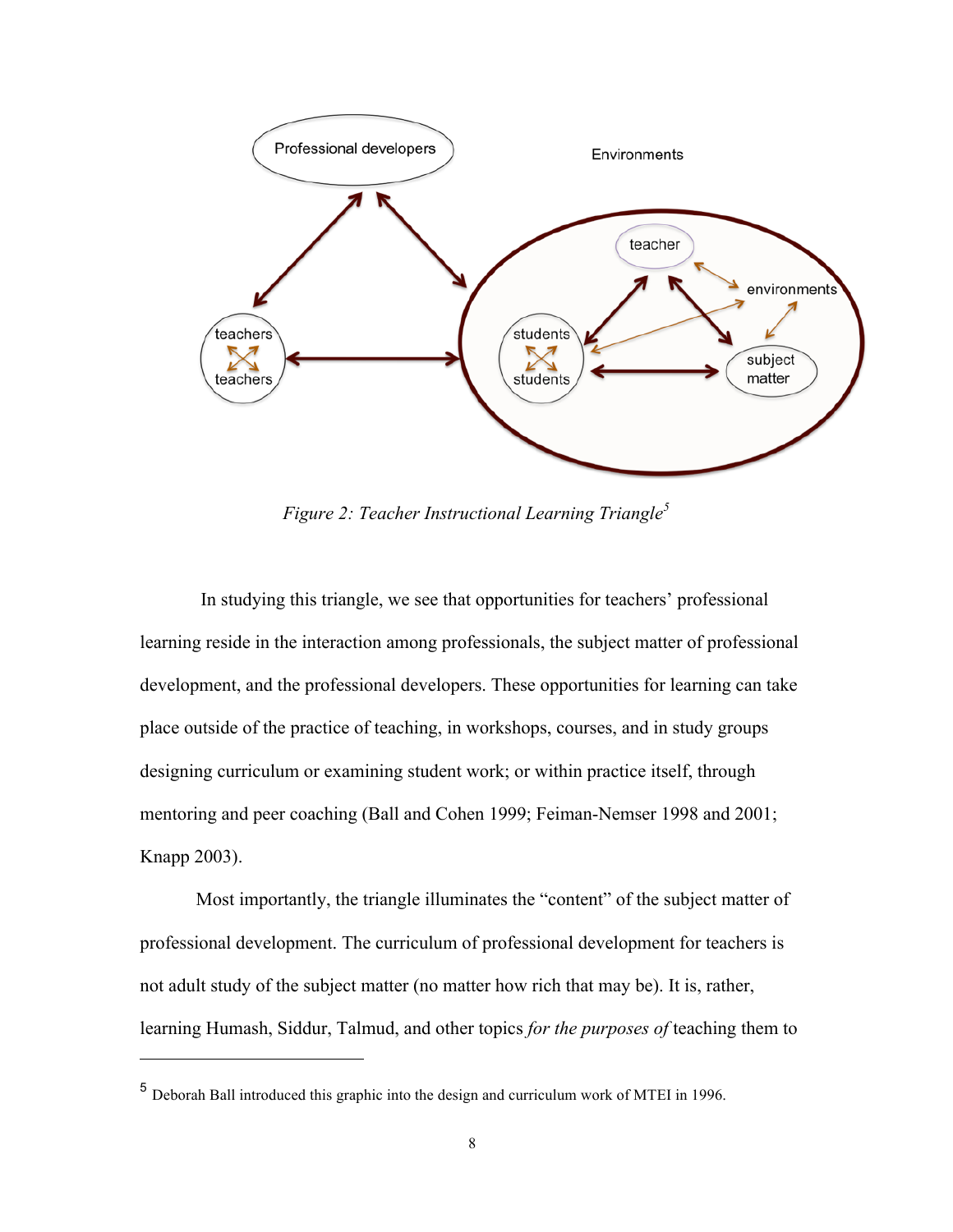specific learners in specific contexts—what Shulman (1986) called pedagogic content knowledge. As Dewey (1902/1964) said, teachers must be able "to psychologize" the subject matter (p. 352). This means that a teacher must be able to "view the subject matter through the eyes of the learner, as well as interpret[ing] the learner's comments, questions, and activities through the lenses of the subject matter" (McDiarmid et al. 1989, p. 194). Integrating the study of subject matter with issues of teaching and learning provides a path towards addressing the first challenge raised in this paper—that teachers in Jewish education may be novices at the subject matter and novice teachers. (See Appendix 1 for the extension of this approach to thinking about the curriculum for the professional developer.) Focusing on pedagogical content knowledge supports teachers in gaining expertise in both subject matter and teaching at once.

#### **Principles of Effective Professional Development (PD)**

Educational researchers<sup>6</sup> argue that to affect teachers' thinking and practice,

professional development programs should:

- 1. Take place within teachers' regular work day or work week
- 2. Continue over time with sessions building on each other
- 3. Model active learning

 $\overline{a}$ 

- 4. Foster a collegial, collaborative environment
- 5. Focus on building teachers' pedagogical content knowledge
- 6. Include learning in and from practice

The first two principles speak to the structural characteristics of these initiatives;

the next two involve the norms, social contexts and processes of learning; and the last

two relate to elements of the content of the curriculum itself. As I unpack these key

 $6$  There are different versions of this list (Bolam and McMahon 2004; Knapp 2003; Stein et al. 1999; Little 1993). On most lists, "align with new standards" is a key feature. As Jewish education does not have a standards movement to which these PD interventions could align, I have omitted this feature.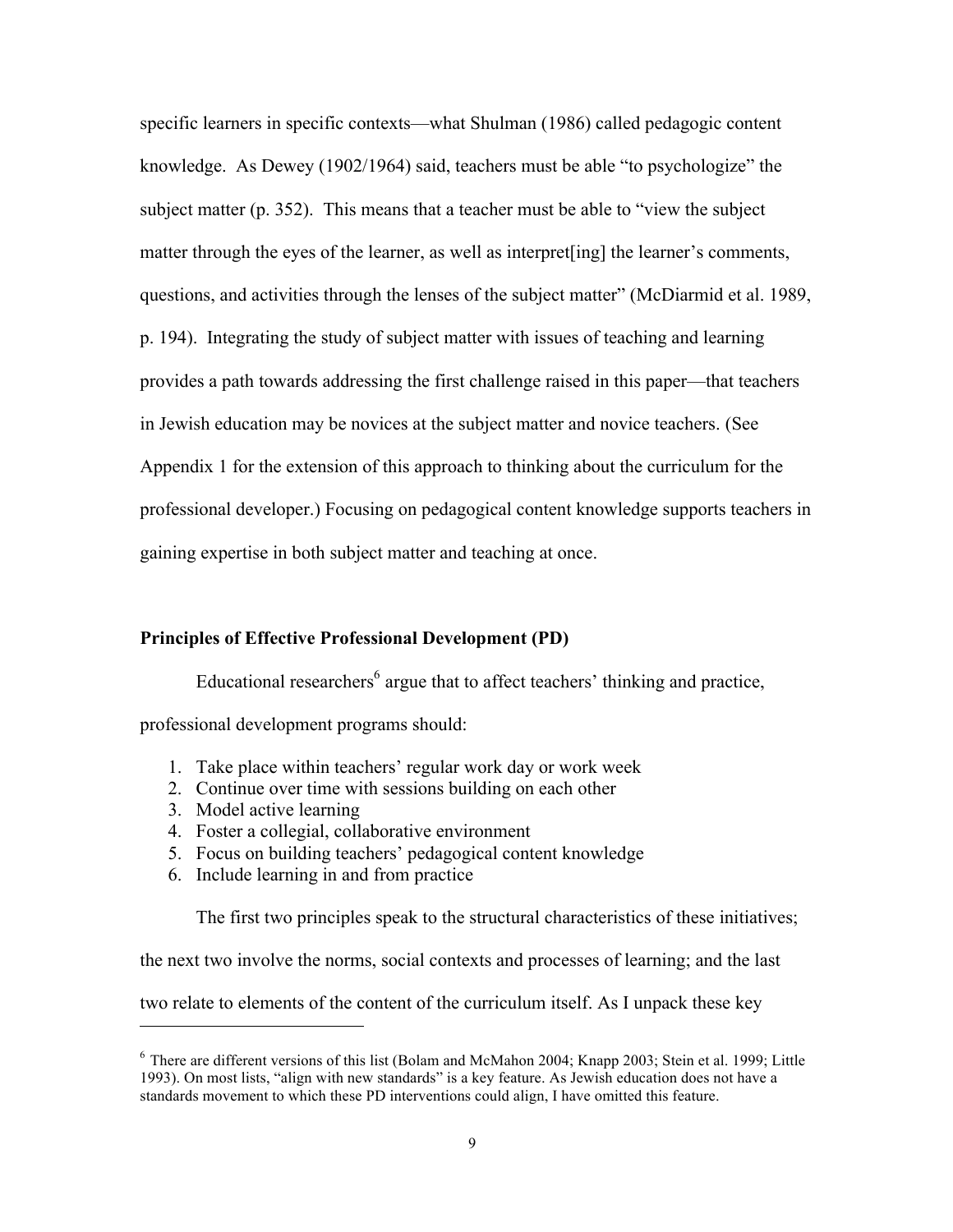features, I will situate them in the contexts of Jewish education in order to help illustrate implications for professional development in these settings.

#### *Take place within teachers' regular work day or work week*

It is clear that increasing the number of hours that teachers learn together will not in and of itself improve the quality of learning for their students, but without such time set aside for learning, no change can be expected. Teachers' work in Jewish educational settings needs to be redefined. We can no longer assume that the teaching role includes only preparing and teaching one's class, coming in fifteen minutes before, leaving directly afterwards, and attending an occasional teachers' meeting. Making time for teacher learning requires thinking creatively about how to build this into teachers' ongoing work. How might the work of teachers be designed so that they have time to think, talk, and learn together? Depending on the setting, it might mean paying teachers for an extra evening or Sunday afternoon a month; it might mean figuring out a system of release time, which may involve paying a substitute or organizing times for teachers to work together during electives; it may involve changing the nature of teachers' meetings and taking care of logistical issues through written communication.

#### *Continue over time with sessions building on each other*

Recent research has shown that it takes (at least) between 30 and 50 hours or more for professional learning experiences to begin to effect changes in teachers' thinking and practice; it likely takes even more to support enough change in practice to effect student outcomes (Darling-Hammond et al. 2009; Knapp 2003; Wayne et al. 2008). In Jewish education, a study done in five communities (Holtz et al. 2000), reported that 37% of programs met for only one session, and another 49% met for between two and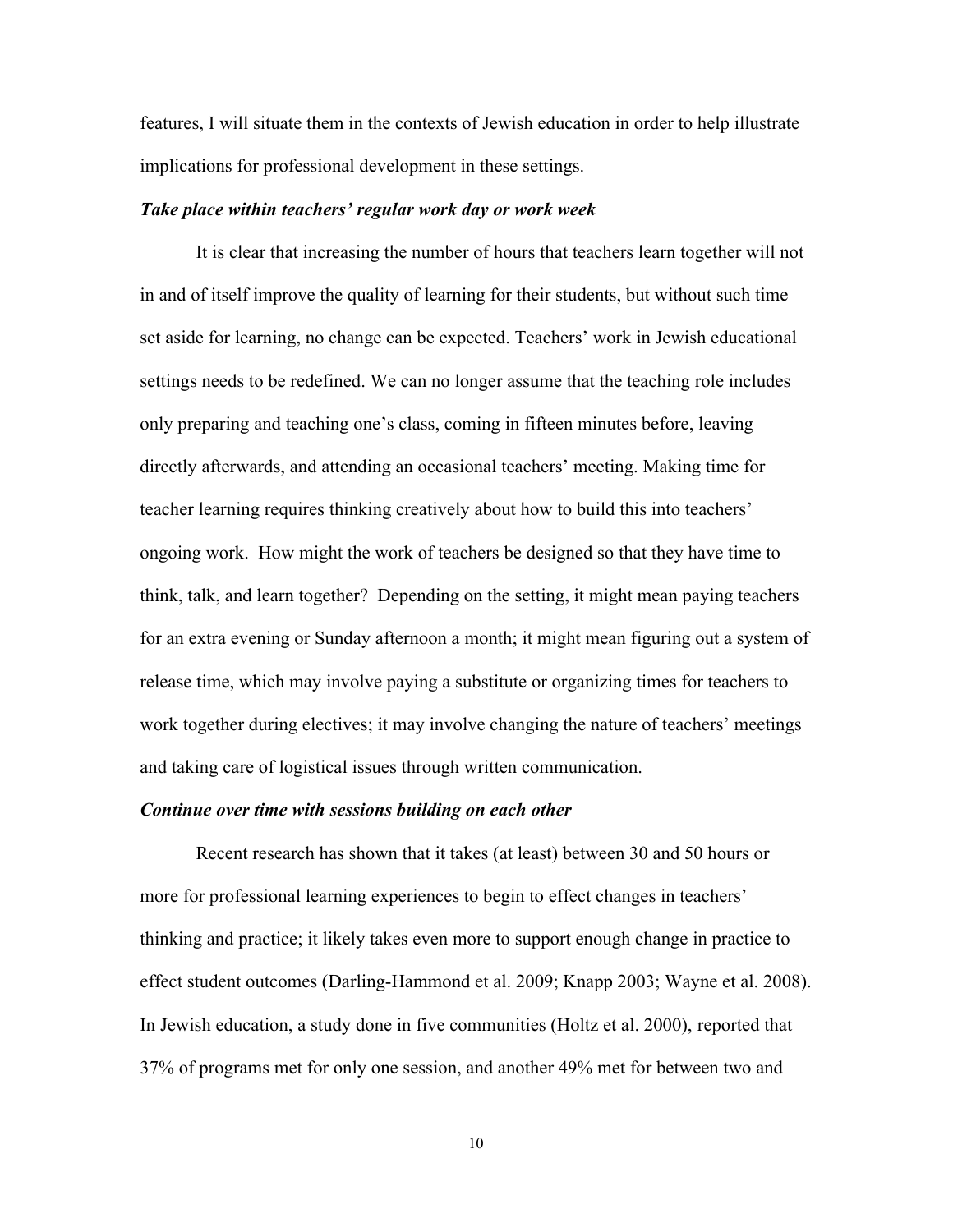five sessions. Just 12% of programs met for six or more sessions: even those programs included only eighteen or fewer hours of learning time. Thus, none of the programs were sustained enough to have a reliable impact on teachers' thinking or practice.<sup>7</sup>

## *Model active learning*

If teachers are to create "transformational" learning environments where students learn to challenge each other, question ideas, and build new knowledge, it makes sense that professional development for teachers model these features (Lieberman 1996). Active learning is often mistakenly conflated with interactive techniques, like using manipulatives in mathematics or learning centers when studying Israel. Creating active learning environments is not the opposite of learning from frontal teaching. Aiming for understanding and using one's knowledge is the hallmark of this kind of learning.

What might it look like to apply the principles of active learning to professional development settings? This paradigm suggests that we think about teachers as learners who would benefit from learning opportunities that encourage curiosity, inquiry, analysis, and reflection. Professional development that models active learning supports teachers by creating opportunities for them to work with their colleagues on real problems, to share their own work and give and receive feedback and build new professional knowledge.

#### *Locate professional learning in a collegial, collaborative environment*

In an intensive study of the norms of ten Jewish schools in one community, Stodolsky and her colleagues (2006) found that teachers report a congenial atmosphere in

 $<sup>7</sup>$  A recent JESNA (Jewish Educational Services of North America) study (2008) suggests that professional</sup> development opportunities attended by teachers in day school and after school programs, still are mostly in programs of one day. Only 13% of teachers in complementary (after school) schools and 16% of teachers in day schools have participated in programs of  $4 - 6$  sessions.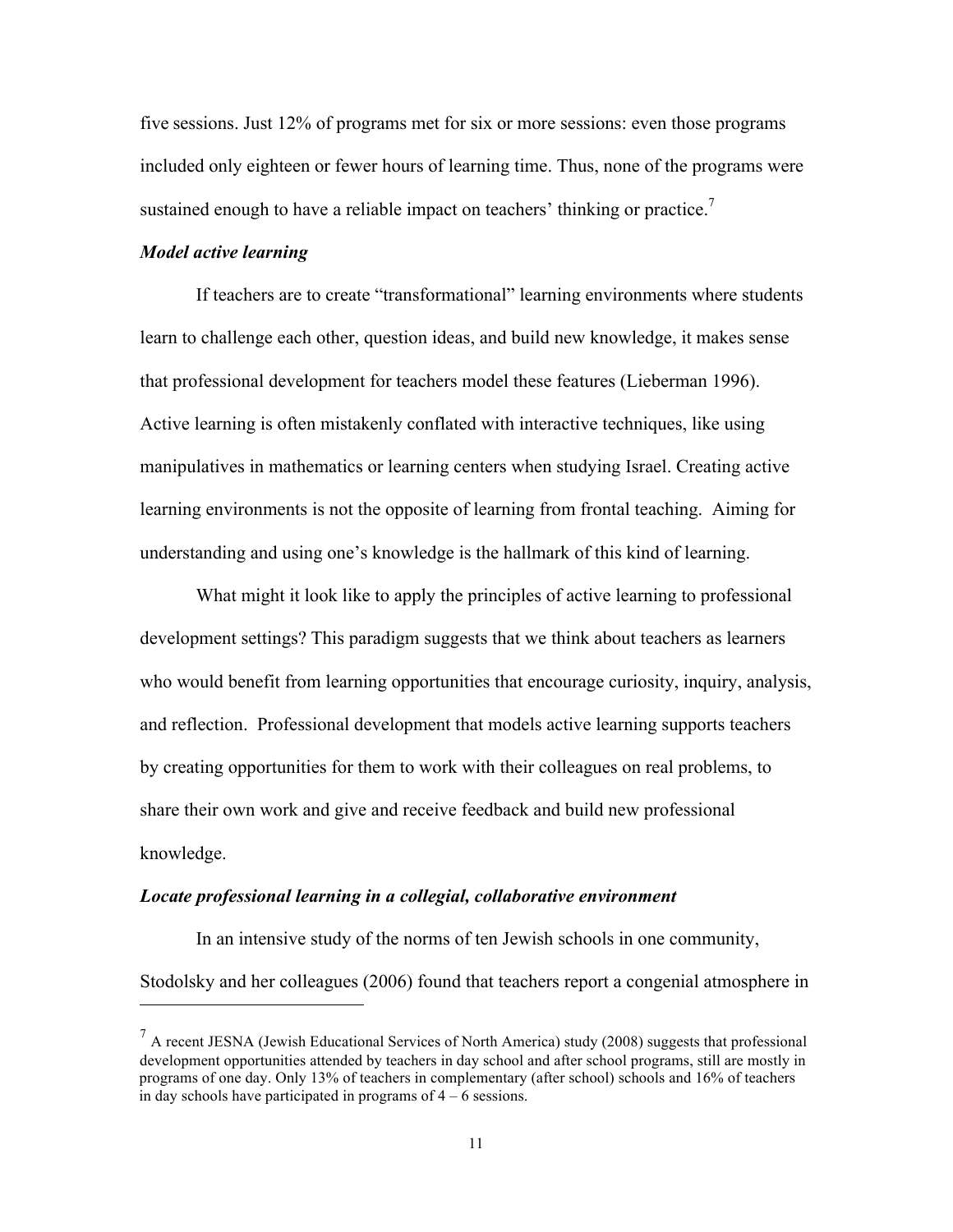which they were generally helpful to one another and could count on one another. Yet there was little indication that this congeniality translated into meaningful professional discourse among teachers. Only a few schools (3 of 10) reported regular collaboration among teachers on instructional matters, such as coordinating curriculum.

Despite congenial relationships, the work of teaching is overwhelmingly solitary (Lortie 1975). Teacher-writers Troen and Bowles (2003) reflect on the way the isolated nature of teaching practice affects teachers' learning:

> …isolation means that each teacher must learn things by trial and error…Teachers have few opportunities and little encouragement to work together and learn from one another…and collaboration and teamwork are not the cultural norm (p. 69-70).

Teacher isolation prevents teachers learning from one another and building professional learning communities. Professional school cultures that support teacher learning (Little 1987), on the contrary, feature sustained interaction among teachers about teaching and learning.

However, just creating opportunities for teachers to talk together will not create such communities, for the social norms of conversation do not necessarily lead to meaningful learning. It might be fair to say that most adults do not know how to engage in constructive yet critical conversations with their peers, to function as "critical colleagues" (Achinstein and Meyer 1997; Lord 1994). In their conversations with each other, teachers tend to practice the conventions of politeness that are common in the wider culture. In most circumstances, teachers refrain from asking probing questions about a colleague's practice, even when they have the opportunity to talk about professional issues because they do not want to "rock the boat," to appear critical, or to create tension with their colleagues (Grossman et al. 2001). As Lord suggests, teachers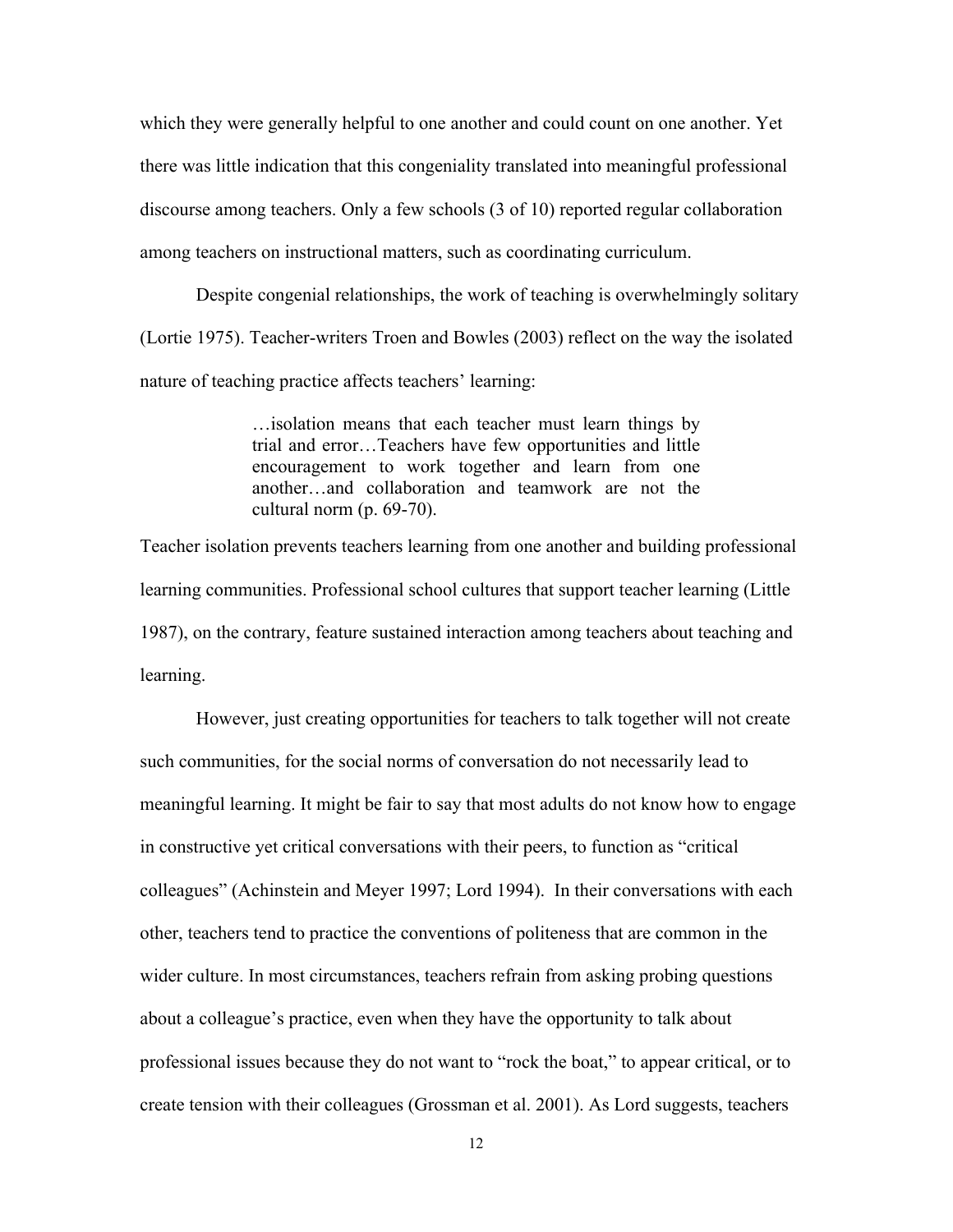must be willing "to serve as commentators and critics of their own and other teachers' practices" (p. 185). This challenge suggests a question. How can we create professional development opportunities in which the unfamiliar norms of crucial colleagueship are valued, and explicit experience, practice and support for engaging in these kinds of behaviors are provided?

## *Focus on pedagogic content knowledge*

In research on programs of professional development in five American Jewish communities, only 13% focused on Jewish content per se, and another 18% focused on methods for teaching a particular Jewish content. The remaining programs (69%) centered on issues of pedagogy, leadership, or other topics without articulating a concrete connection to Jewish subject matter (Holtz et al. 2000). Given most teachers' lack of Jewish subject matter knowledge, creating professional development opportunities that deal both with Jewish subject matter and also with issues of teaching and learning those subjects is of critical importance.

The goals, challenges, pedagogic strategies of subject matters are different one from another (Stodolsky 1988). Teaching Hebrew is different from teaching Bible, Values, Rabbinics, or Jewish Customs and Practices. Articulating this point, Shulman described pedagogic content knowledge as follows:

> [Pedagogical content knowledge consists of knowing]…for the most regularly taught topics in one's subject area, the most useful forms of representation of those ideas, the most powerful analogies, illustrations, examples, explanations, and demonstrations—in a word, the ways of representing and formulating the subject that make it comprehensible to others….[also,] an understanding of what makes the learning of specific topics easy or difficult; the conceptions and preconceptions that students of different ages and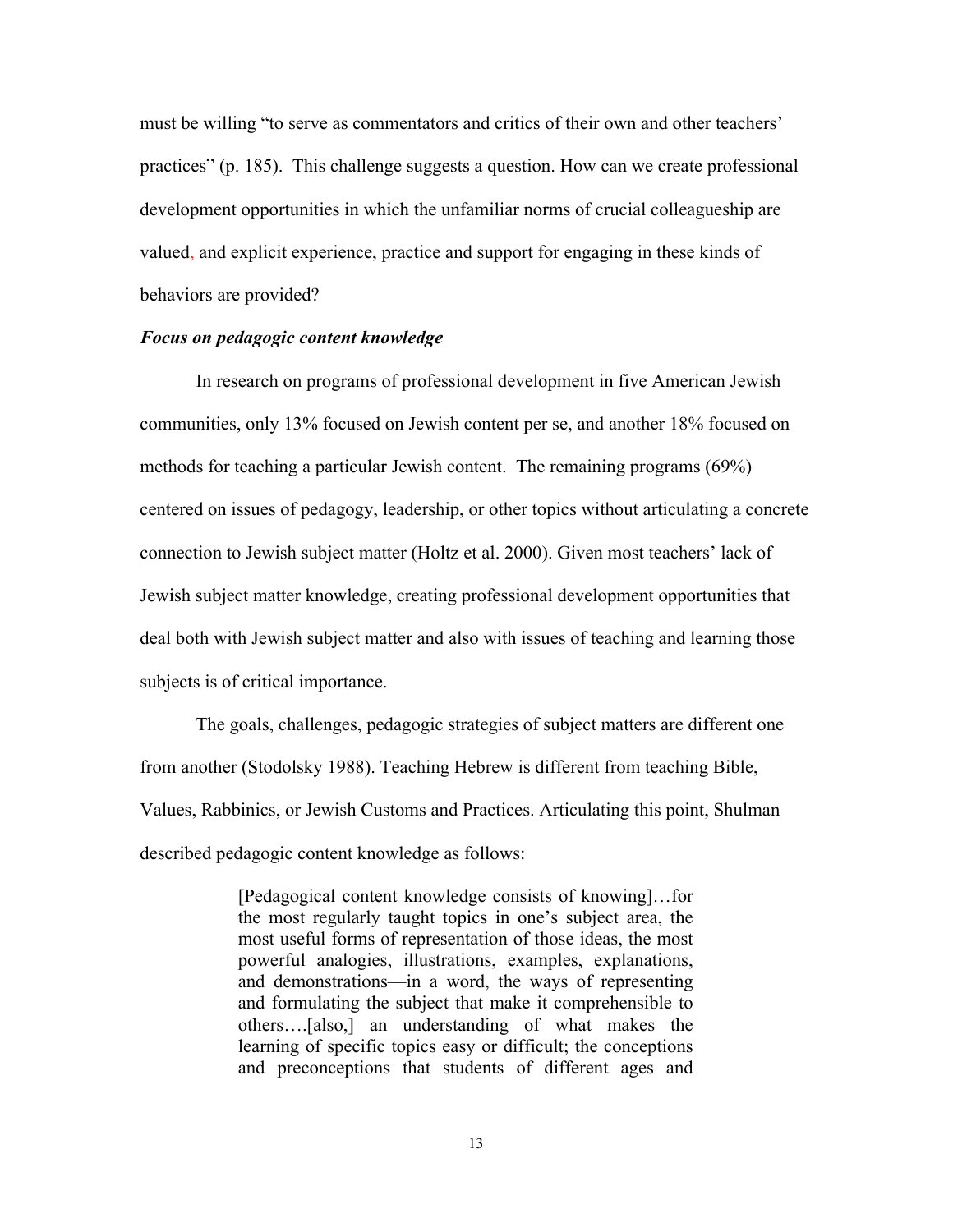backgrounds bring with them to the learning of those most frequently taught topics (Shulman, 1986, p. 9).

If Shulman is right, we need to think about how to provide forums to help teachers in the varied settings of Jewish education develop appropriate pedagogic content knowledge.

Jewish education calls for yet another kind of knowledge related to content. It is the knowledge related to the theological and ideological issues inherent in the subjects we teach as well as the demands of each particular setting. For example, we know that students are troubled with such issues as: Who wrote the Bible? Does God answer prayer? How can one believe in God after the Holocaust? How can I support Israel when I don't support its policies toward the Palestinian people? Professional development for teachers would certainly need to include opportunities to encounter multiple authentic Jewish approaches to these ideas, and opportunities for them to develop ways to articulate their own beliefs. What would professional development look like that would give teachers the inner and external resources they need to deal with thorny issues related to foundational beliefs and ideas raised in the questions above?

## *Learn in and from practice*

Teachers often claim that they learn the most about teaching from experience, but teaching experience alone does not create good teachers. Experience is a great teacher when one has the opportunities, practices, and support to learn from experience. Teacher educators have designed a variety of approaches to help teachers learn in and from practice (Ball and Cohen 1999). Strategies for supporting teacher learning include investigating records of practice—like student work, videos of classrooms, curriculum (Ball and Cohen 1999; Grossman 2005; Lampert and Ball 1998)—and creating opportunities to "rehearse and develop discrete components of complex practice in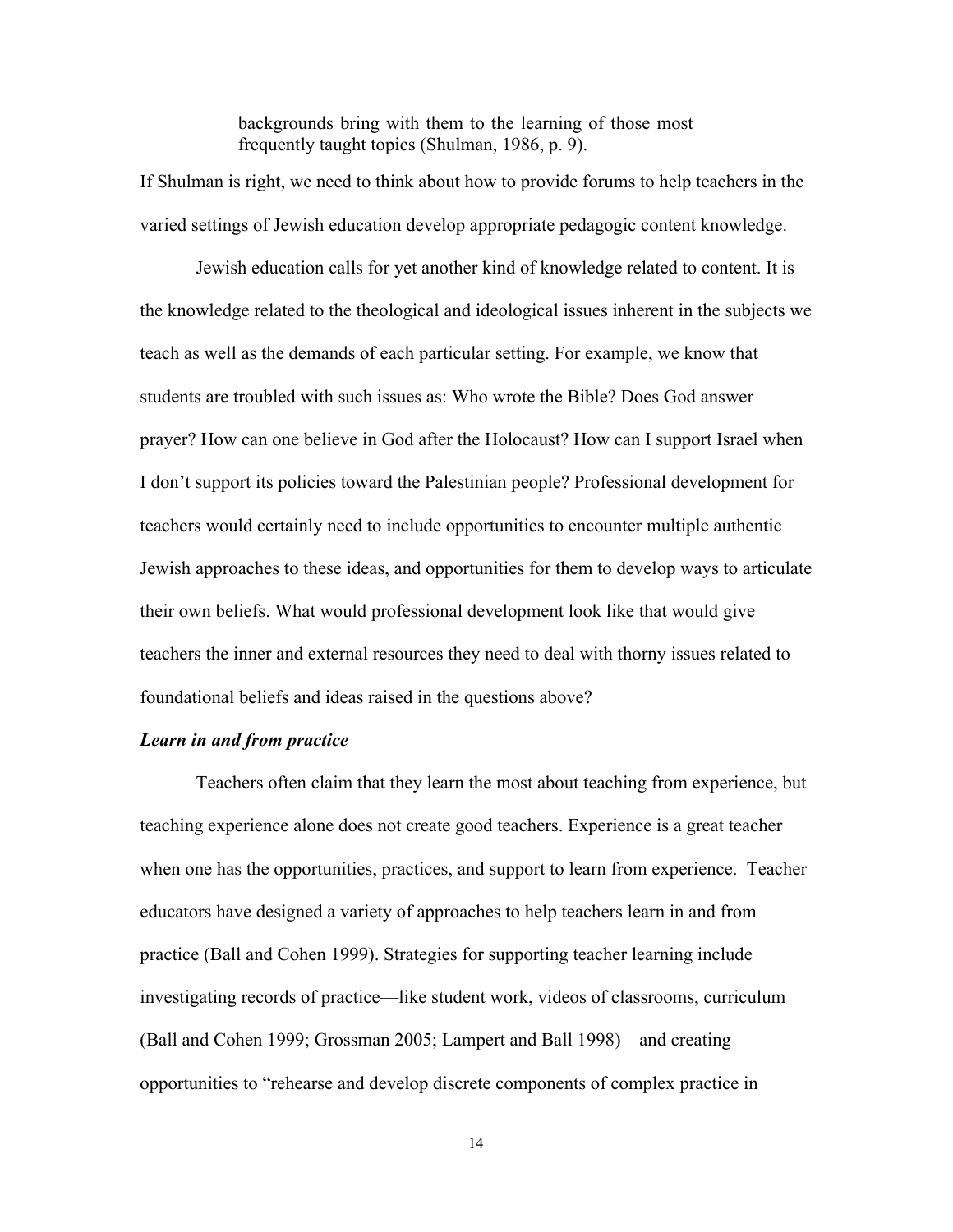settings of reduced complexity… approximations of practice" (Grossman and McDonald 2008). Examples of the latter include planning lessons or units, role-playing explanations or responding to questions, simulating various lesson openings. All of these practices have the potential to provide the support necessary for teachers to learn from their experience of teaching.

# **How do these characteristics take shape in the context of real professional development in Jewish educational settings?**

Given the varied contexts and realities of Jewish schools, can these principles become hallmarks of professional development in these settings? To explore this question, I offer a set of case studies, drawn from the work of the graduates of the Mandel Foundation's Mandel Teacher Educators' Institute (MTEI). Founded in 1995, MTEI prepares senior Jewish educators to design and implement professional development for teachers that embodies the principles and practices outlined in this paper, while addressing the challenges of Jewish education. (Appendix 1) MTEI has four main goals:

- 1. To promote a vision of Jewish education that:
	- Takes subject matter seriously
	- Emphasizes text study
	- Values children's thinking
	- Fosters children's collaborative learning
	- Sees teachers' learning as central to teaching
- 2. To support participants in creating a collaborative culture for teacher learning in their schools.
- 3. To help participants develop deeper and useable Jewish content knowledge.
- 4. To help participants develop a repertoire of professional development principles and practices that engage teachers in the study and improvement of their teaching.

Multiple evaluations of the MTEI program and its graduates over the last decade have

shown that the graduates of the program have enacted professional development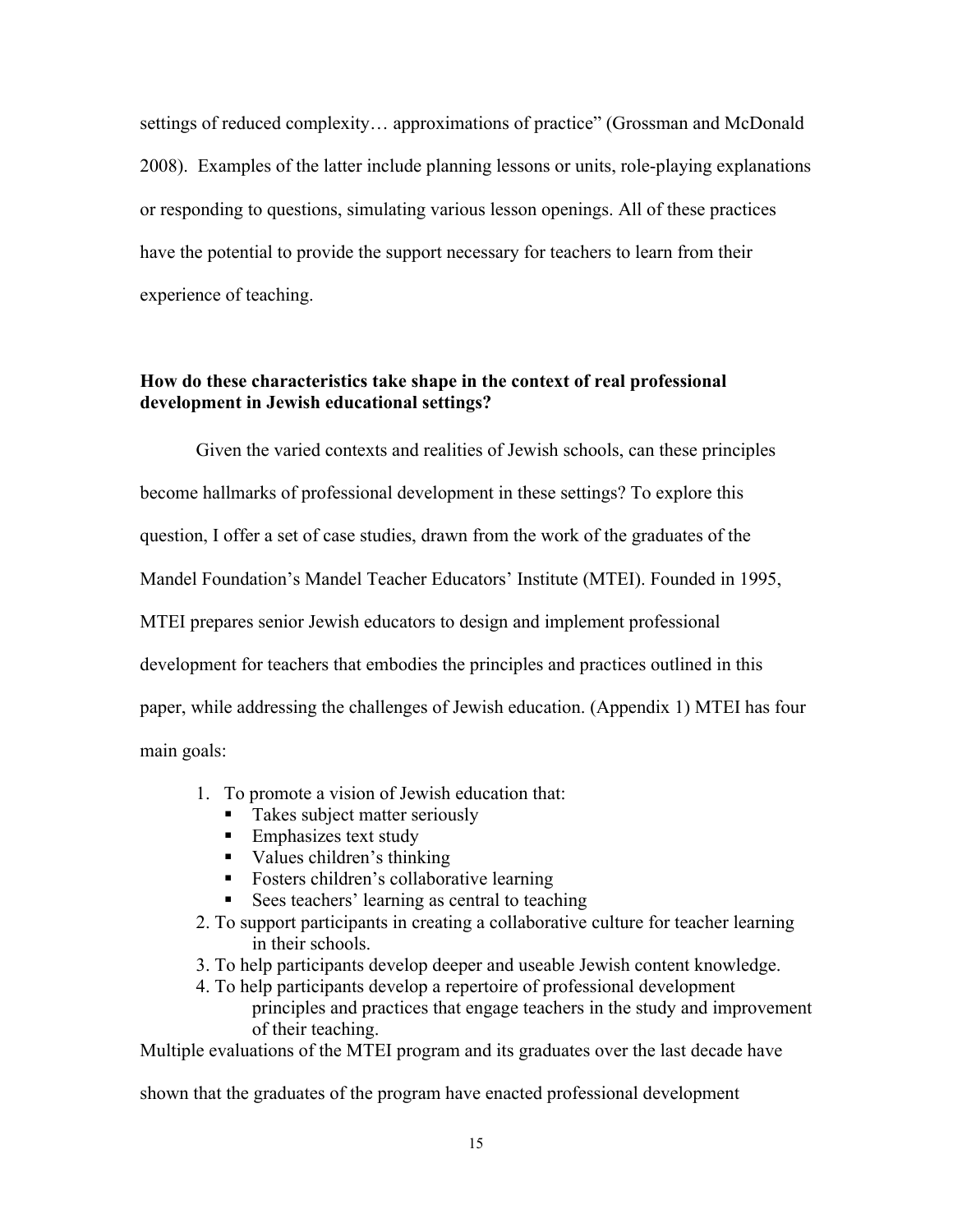initiatives that are consonant with the principles discussed above (Dorph et al. 2002; Stodolsky et al. 2004; Stodolsky et al. 2006; Stodolsky et al. 2008; Stodolsky 2009).

The programs described below are examples of three such programs not designed by academics or educational researchers; rather, they are initiatives constructed by practicing educators in the field. They can be thought of as "existence proofs"—that is, they present solid evidence that the model of professional development described, though challenging, can be learned and enacted in Jewish educational settings. I have selected these three cases as examples because each takes place in a different setting, has different goals and uses different professional development strategies. Yet they all feature rigorous, cumulative, collaborative learning opportunities that engage teachers in challenging their ideas and each other while thinking carefully about issues of teaching and learning. Although these examples emanate from American settings, international studies of education support these very same principles and practices—and I am confident that with attention to context could be applied in other Jewish communities across the globe (Barber and Mourshed 2007; Bolam and McMahon 2004; Day and Sachs 2004; Darling-Hammond et al. 2009).

# *Case 1: Day High School --Creating professional learning in a collegial, collaborative environment*

Tamar<sup>8</sup> and Aaron, faculty members in a large Orthodox day high school, designed this initiative. Tamar was the head of the language department; Aaron was a teacher in the rabbinics department. Together, they instituted an optional teacher study group, open to all faculty members. Given the typical divide between teachers of Jewish

 $\overline{a}$ 

<sup>&</sup>lt;sup>8</sup> All the names used in this paper are pseudonyms.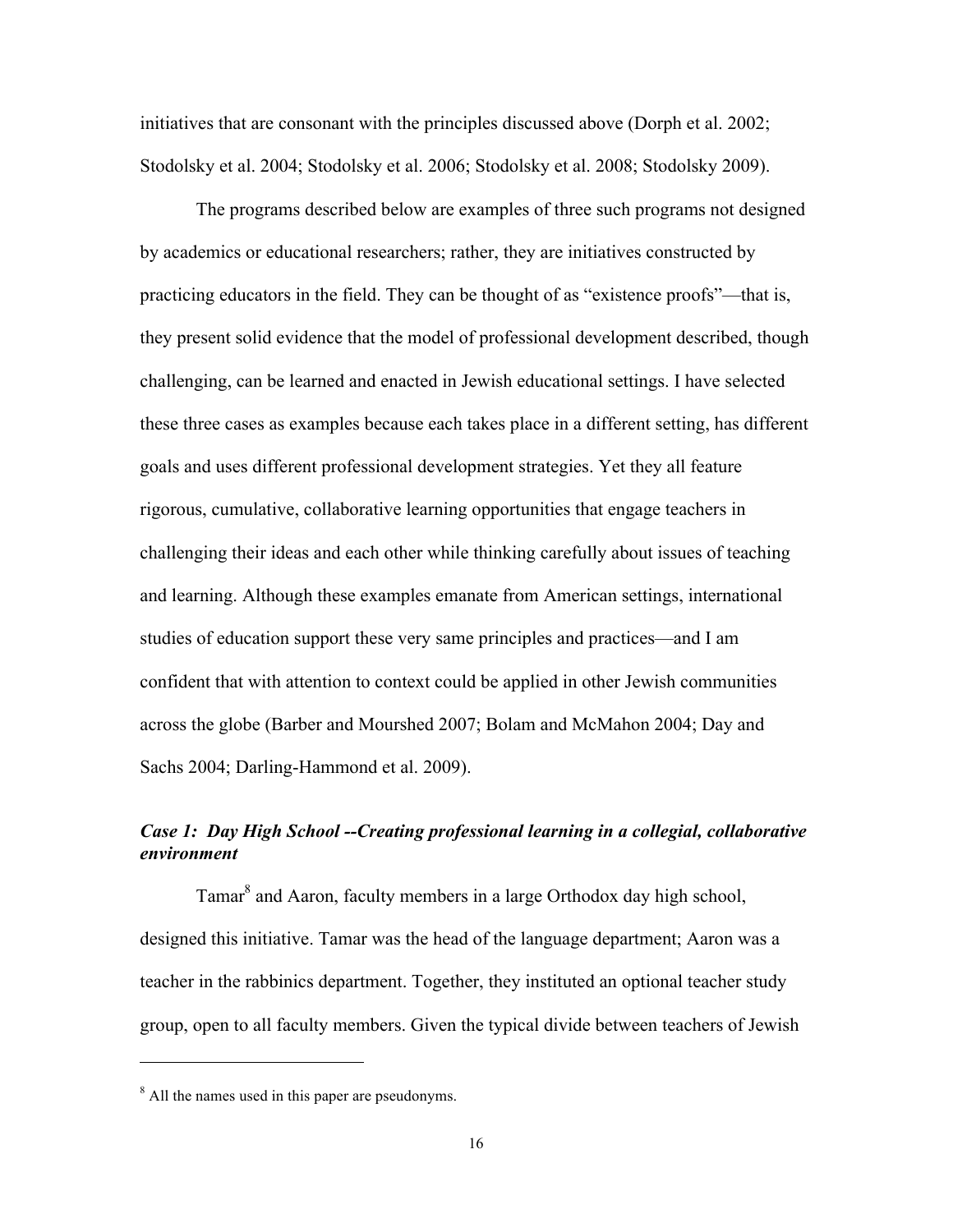and general studies in Jewish day schools and the disciplinary divide among departments in most high schools, this was a bold move in and of itself. Between sixteen and twentytwo teachers, out of a possible thirty-six, participated regularly. They met once a month during a forty-two minute lunch-break for an entire school year. None of the teachers were compensated for their time, although Aaron and Tamar did receive very modest remuneration for playing a coordinating role.

Tamar and Aaron had two goals:

 $\overline{a}$ 

- § To get teachers talking about their practice in a way that opened up a sense of curiosity about teaching strategies and teaching decisions
- To create a professional learning environment for teachers

There were two aspects to their program: 1) a study group in which teachers studied videos of classes in order to practice observing and discussing teaching and learning in a safe context, and 2) classroom observations in which group members would visit each other's classes and then discuss teaching and learning in their "real lives."

The group began by examining a video of a teacher who did not teach in their high school, before moving on to study videos of Tamar and Aaron and one other faculty volunteer. In order to make these videos both practical and engaging, Tamar and Aaron edited a forty-two minute class length video into fifteen-minute clips, carefully selecting some moments they thought represented their best teaching and some representing "problematic" moments. During each of the sessions, the group discussed what they had noticed, working as partners (hevruta-style) $\degree$  to talk about particular topics raised in the

 $9$  Hevruta study is a traditional method of Jewish learning, which involves two people studying a text together helping each other ascertain its meaning.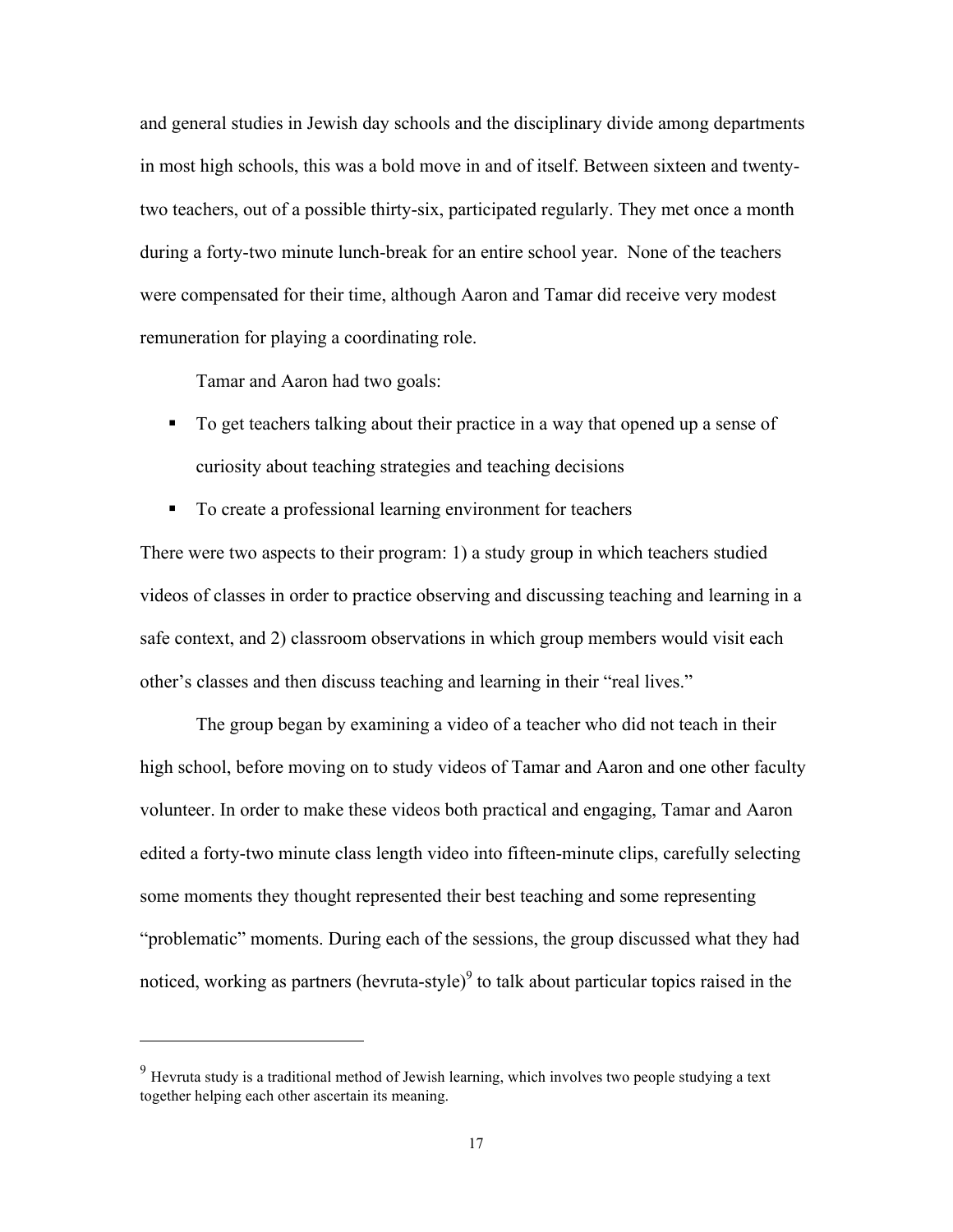discussion of the video-clip.

Although it had been rare at this school for veteran teachers to observe each other unless someone was having trouble and needed advice, teachers in the group made time to visit each other's classrooms, and reported that the opportunity was "intellectually stimulating" and "fun" and that the spirit of these conversations was open and trusting. Teachers wanted to continue discussing issues that emerged in their study group, and so they self-organized four additional study sessions. One such issue involved the question of when and if it is appropriate for teachers to share personal stories or information in class. Another session involved teachers exploring the role of reinforcement in learning and the nature of reinforcement that is appropriate during the high school years.

Aaron and Tamar measured their success by (1) the large proportion of teachers who attended all the sessions, (2) the fact that teachers made the time to observe each other, (3) the comments teachers made, and (4) the additional sessions that teachers set up for themselves. In their evaluations, teachers reported loving the intellectual inquiry in which they were engaged. Although Tamar and Aaron did not have data to show how much teachers actually changed their teaching practice, they did witness changes in the dimension of colleagueship and in how the teachers talked about their teaching.

# *Case 2: Congregational School--Building a collaborative environment for part time teachers to focus on student learning*

The principal of a congregational school for over a decade, Lucy had always offered professional development to her teachers. (There are 9 teachers on Lucy's faculty; the average length of employment in her school is 11.5 years.) These sessions were usually facilitated by outside experts and were "stand alones," not tied to each other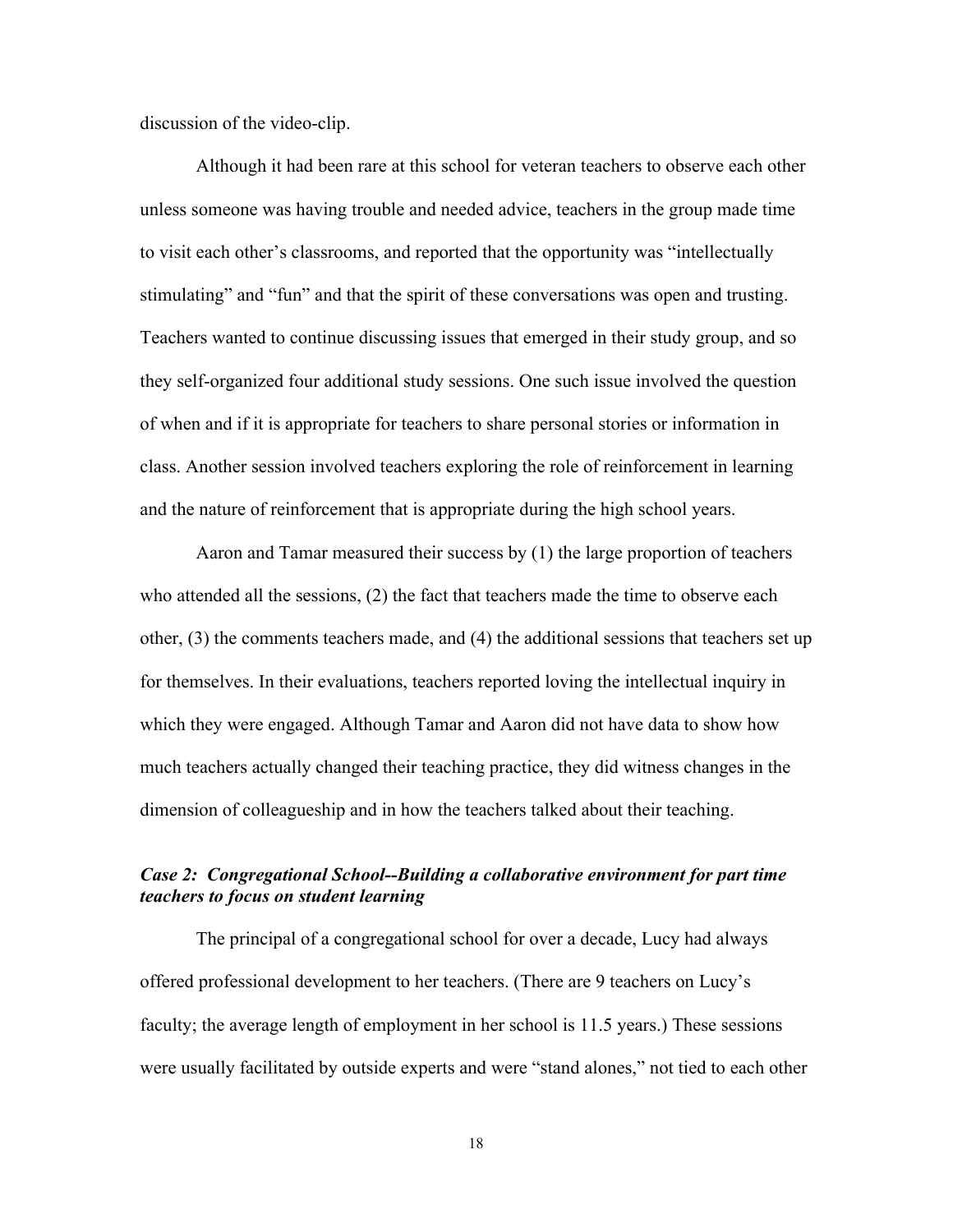in any substantive way. Although not paid for the time, teachers were contractually obligated to annually attend about eighteen hours of professional development. The 18 hours often included the orientation at the beginning of the year, a community professional learning day, and several discrete sessions during the year.

After participating in a yearlong professional development program led by an MTEI graduate, Lucy began to facilitate her faculty's professional development and work with her teachers in a more sustained fashion. Her goals were similar to those of Aaron and Tamar; she wanted to support teachers talking about their practice in ways that opened up a sense of curiosity about teaching and learning and to create a professional learning environment for teachers. There was one big difference—Lucy's starting point. Lucy was concerned that when she spoke with her teachers after observing them teach, they did not seem to focus on what children were learning. This focus was of critical importance to her. In order to work on all these goals, she decided to study videos from the MTEI video-bank<sup>10</sup> with her teachers.

After two years, Lucy decided she wanted to move teachers' attention to student learning in the "real life" of their congregational school, and she introduced a methodology called Japanese "Lesson Study" (Lewis and Tsuchida, 1998). This strategy involves several deliberate steps: teachers design a single lesson collaboratively; one member of the group teaches the lesson, while others, including the co-planners, observe it; the lesson is filmed and is analyzed by the group which has watched it; and then the

 $\overline{a}$ 

 $10$  The MTEI videobank (2000): Reading the classroom as text: a videobank and resource guide for investigations of teaching and learning, is a project of the Mandel Foundation. It includes tapes and transcripts of lessons in congregational schools, textual and student curriculum materials relevant to each lesson, examples of student work, and suggested activities that professional developers can use in conjunction with these records of practice.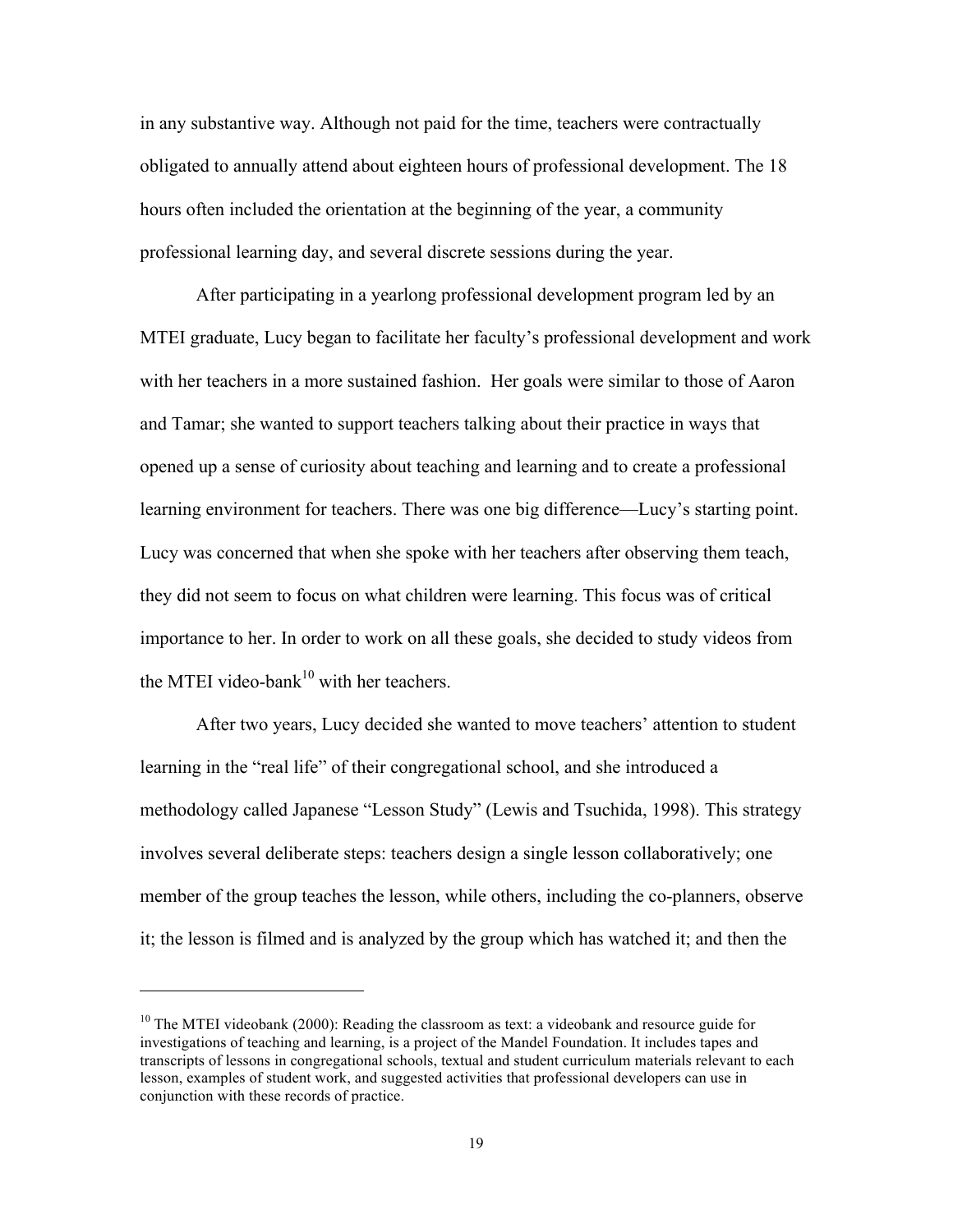lesson is revised and re-taught by others. Lucy modified the process in order to "make it work" in her setting and time frame.

The first time she tried it, Lucy and her faculty planned a session on Psalms that was part of the curriculum of the sixth grade. They used printed curriculum materials as their jumping off point. The lesson they created added an opening exercise that framed the lesson and other exercises to help their students find the content more meaningful. These activities included having students look at greeting cards as ways of expressing gratitude and other emotions, reading Psalms, and finally writing their own Psalms. Lucy and the teachers were delighted with the student engagement in the lesson and felt that the opening exercise did help the students "get into" the notion of expressing gratitude via the written word.

The following year, Lucy and her faculty once again engaged in lesson study. This time, they planned a session about Hanukkah. Lucy added an additional dimension to the design: she taught the lesson twice –once to each of two different fifth grade classes. The lesson included students studying in groups, presenting their learning to the class, and collaborating on the development of skits. Teachers also created a "pop quiz" to assess students' learning. Between the first and second teaching of the lesson, the teachers assessed the students' learning and redesigned aspects of the lesson. Between classes, teachers suggested that Lucy work more actively with the students' small groups, listening as they worked and asking probing questions to encourage their thoughts. The second class did better on the pop quiz than the first class.

Lucy felt that the seminars succeeded in establishing a collective collegial forum for teachers to share their ideas and learn from each other. In particular, Lucy felt that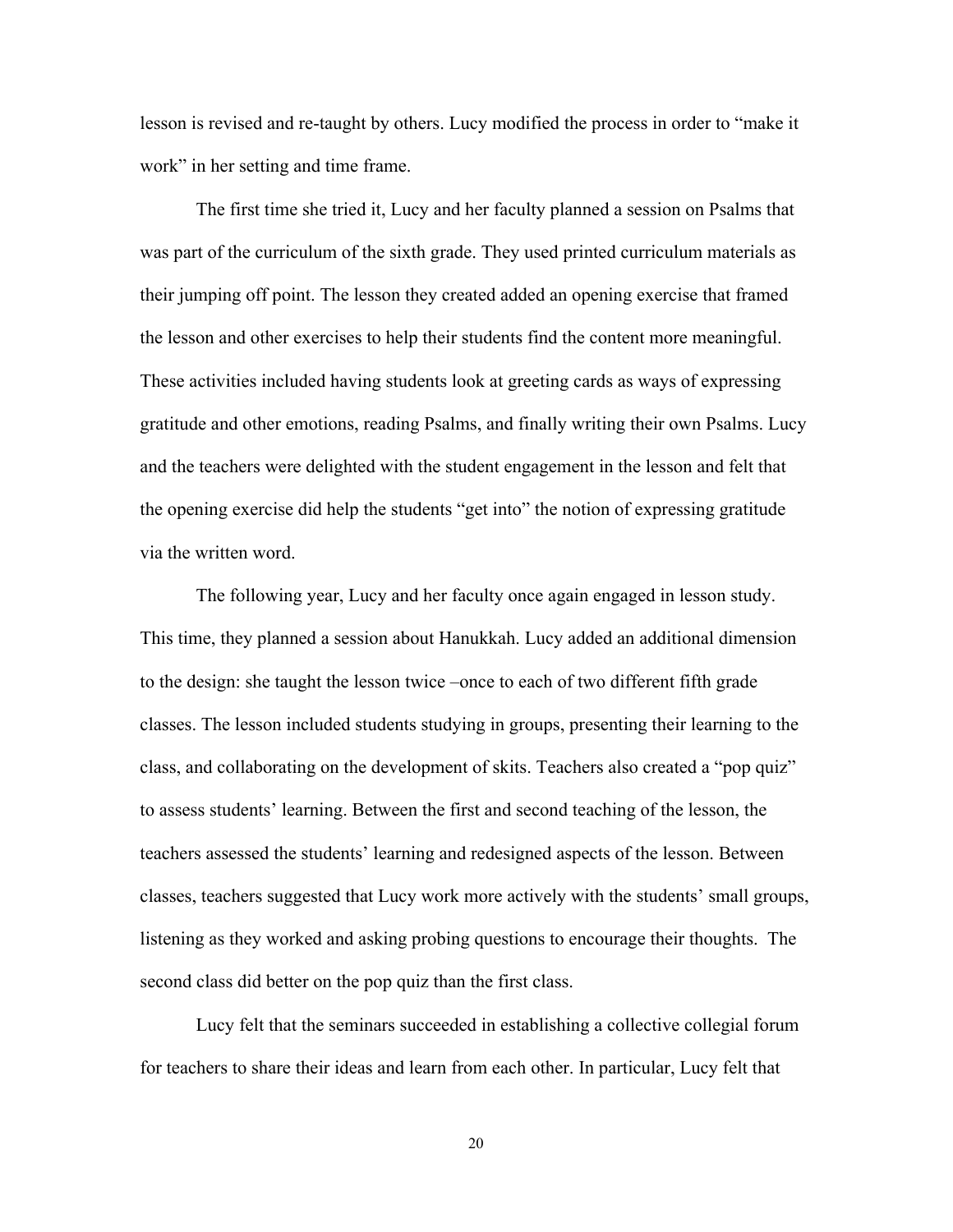teachers were becoming more reflective and were focusing on teaching in ways that would enhance student learning. In an interview study done after the first two years of the program, teachers' comments support Lucy's assessment. The following comments give some sense of their experience and their learning midway through the experience just

described:

[I am] trying to have a big idea when I am teaching… critically looking at myself.… Okay these were my goals, did I get there? If I didn't get there, where did we go? How can I start this again next week? (Lisa)

When we have a chance to meet professionally like this, this is a whole different story. It is so wonderful to be able share ideas and share thoughts and share methods with colleagues in this way that wasn't really afforded to us before, when it was like meeting style or you know, somebody else coming here. (Rivka)

I think it put teachers on the same wave length…Where are we as a group of teachers? My kids are going on to other teachers. We are all teaching the same kids. If we have different ideas, having a team philosophy. We do it differently, but have the same goals. (Mimi) (Stodolsky et al. 2008)

# *Case 3: Central Agency Sponsored Initiative –Increasing pedagogical content knowledge*

This central agency sponsored program was a year long professional learning

experience, including a trip to Israel, focused on teaching about Israel. In

contradistinction to the two other programs, this one was highly subsidized. Participants

paid only \$750 for the 10 day Israel trip that was core to their learning experience. In

addition, among the thirty educators who participated, there were both novices and

veterans. The participants delivered services to children and youth from fifth grade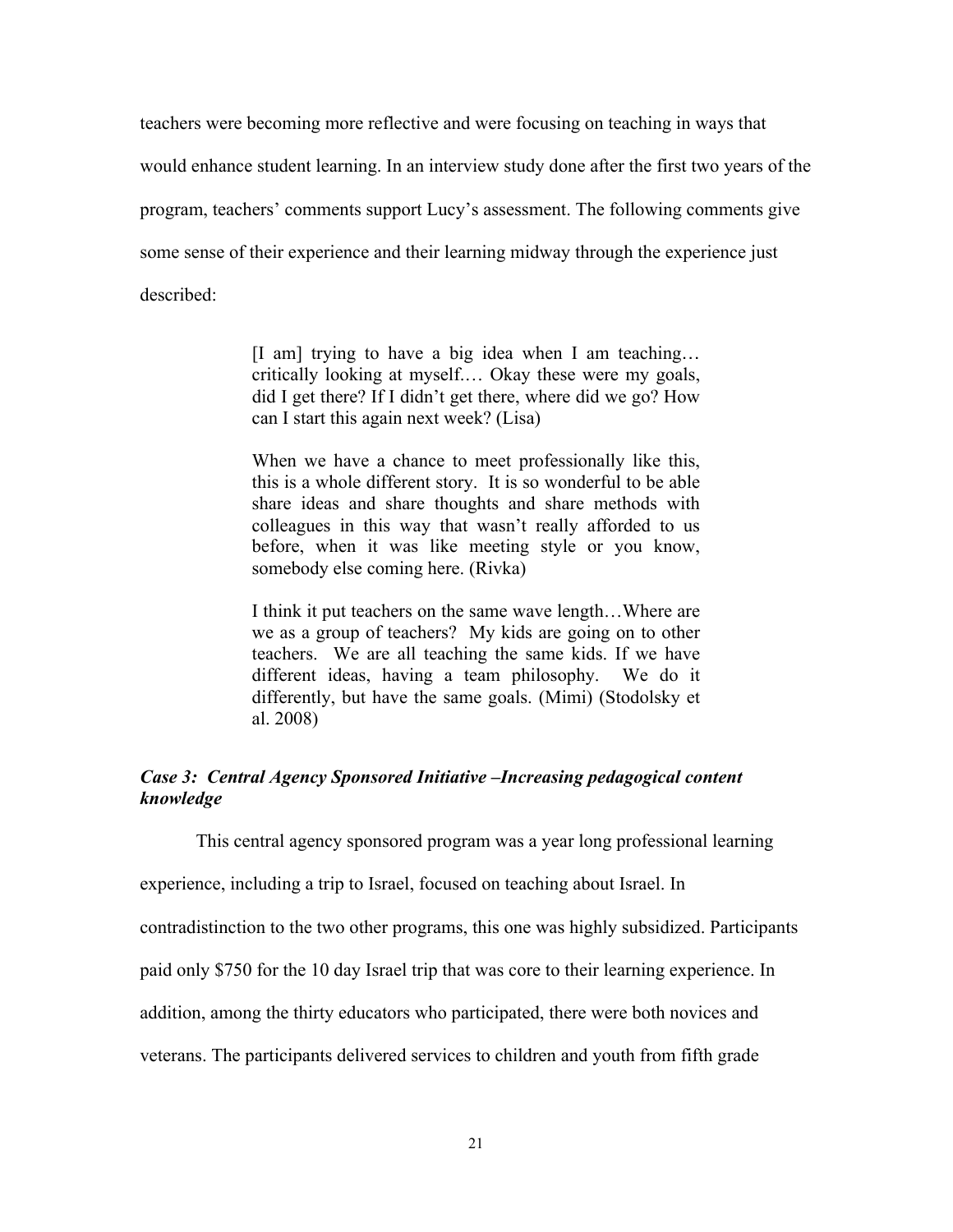through high school in both formal and informal settings. The group met monthly during the academic year.

Two central agency consultants, Susie and Sarah, directed this initiative, which had two distinct goals: (1) increasing participating educators' knowledge and connection to Israel, and (2) engaging these educators in a collaborative and interactive learning experience that they could use as a model for creating active learning for their students. Susie and Sarah designed an intervention using the principles of problem based learning (PBL), which is a strategy that challenges students to find and use appropriate resources and work cooperatively in groups to better understand and seek solutions to real world problems.

Sarah and Susie wanted to connect participants to Israel via interests and passions that they trusted would be shared by their participants and which could connect them to Israel's land and people. They chose to focus on environmental issues in Israel and asked group members to choose among six different aspects of Israel and the environment. Participants formed teams to investigate issues, such as water, sustainable communities, air, animals, plants, and land.

Susie and Sarah framed problems on which team members did research over the course of the months prior to the ten-day Israel trip. For the group studying sustainable communities, Susie and Sarah framed their problem as follows:

> Israel has not developed a strong carbon free energy strategy. As Israel's energy demand grows, Israel continues to invest in natural gas, a carbon-based energy source that is imported from Africa, rather than develop solar energy that is local and more sustainable....

> What does Israel need to do to develop more carbonfree/solar alternative energy for use inside Israel? What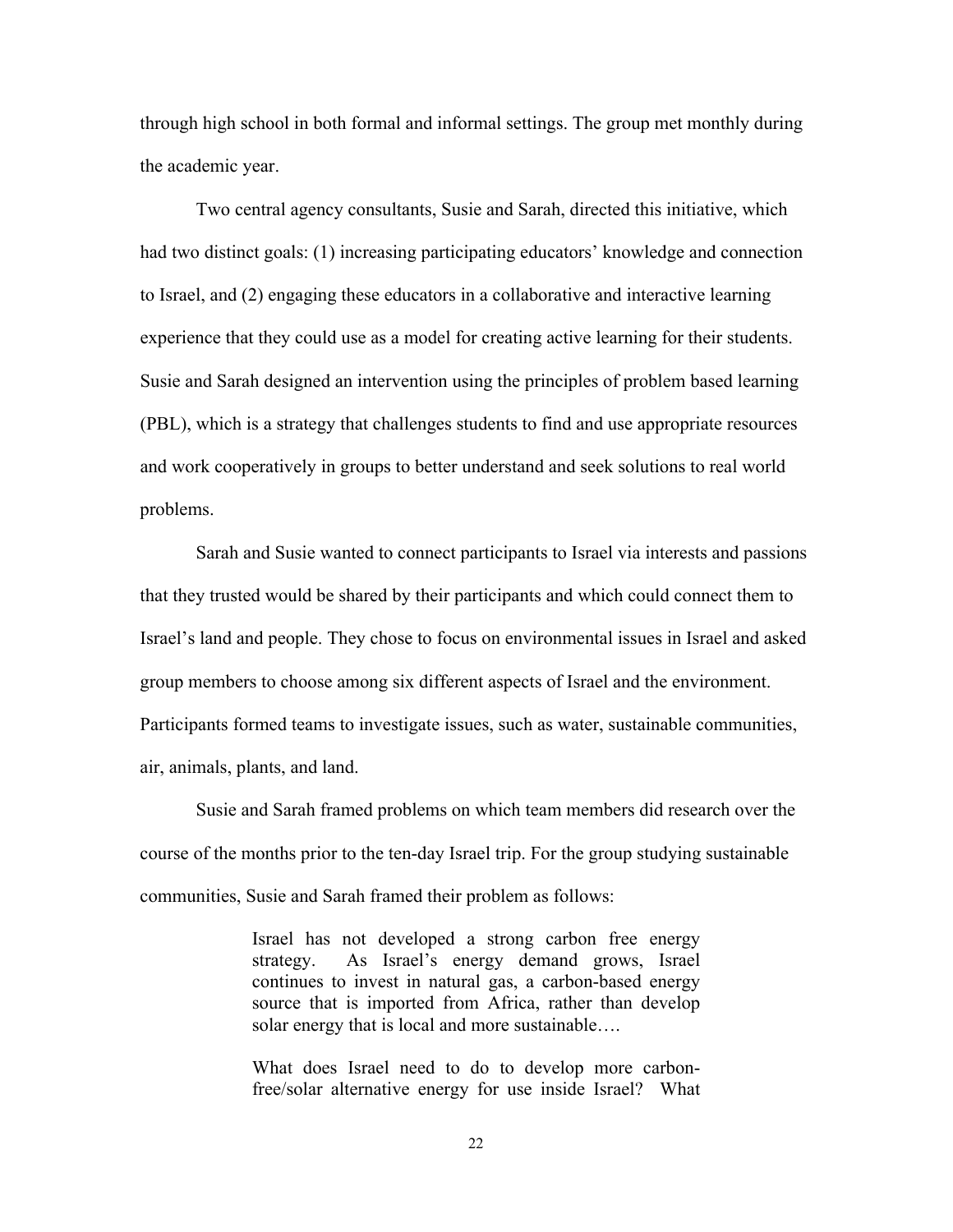barriers exist and how can Israel get past them? What Jewish sources can inform our thinking about sustainable environments and the importance of using alternative energy*?* (Written communication from Susie and Sarah)

In Israel, the group visited Kibbutz Lotan, a sustainable community in action, where members are dedicated to making their kibbutz totally self-sufficient in terms of energy. They saw solar panels and ovens, and multiple creative ways in which this kibbutz reuses and recycles products and materials that others would relegate to garbage or waste. Participants had a chance to ask experts and regular kibbutz members about their thinking about alternative energy sources and to probe the obstacles to spreading these strategies more widely. Participants crawled in and out of igloo-like solar huts, shaped bricks from mud and straw and baked them in the sun, and baked brownies in the solar ovens. They developed an experiential understanding of what it means to be energy independent—off the national grid.

When the participants returned from Israel, members of all the groups organized a fair for each other (and invited guests) to share what they had learned about the problem they had been studying and created problem-based learning experiences for their students. One example of team members' engagement with their own students serves as an illustration of this work. Students did a project on improving the school environment by using found materials in the waste bins of the synagogue and creating lightshades and artistic sculptures. Students shared their learning, displaying pictures of different stages of the PBL learning process along with a variety of artifacts that illustrated their work, e.g., the identified problem, the worksheets that they created indicating what information they needed to gather to learn more about the issues, evidence of group work and evaluation.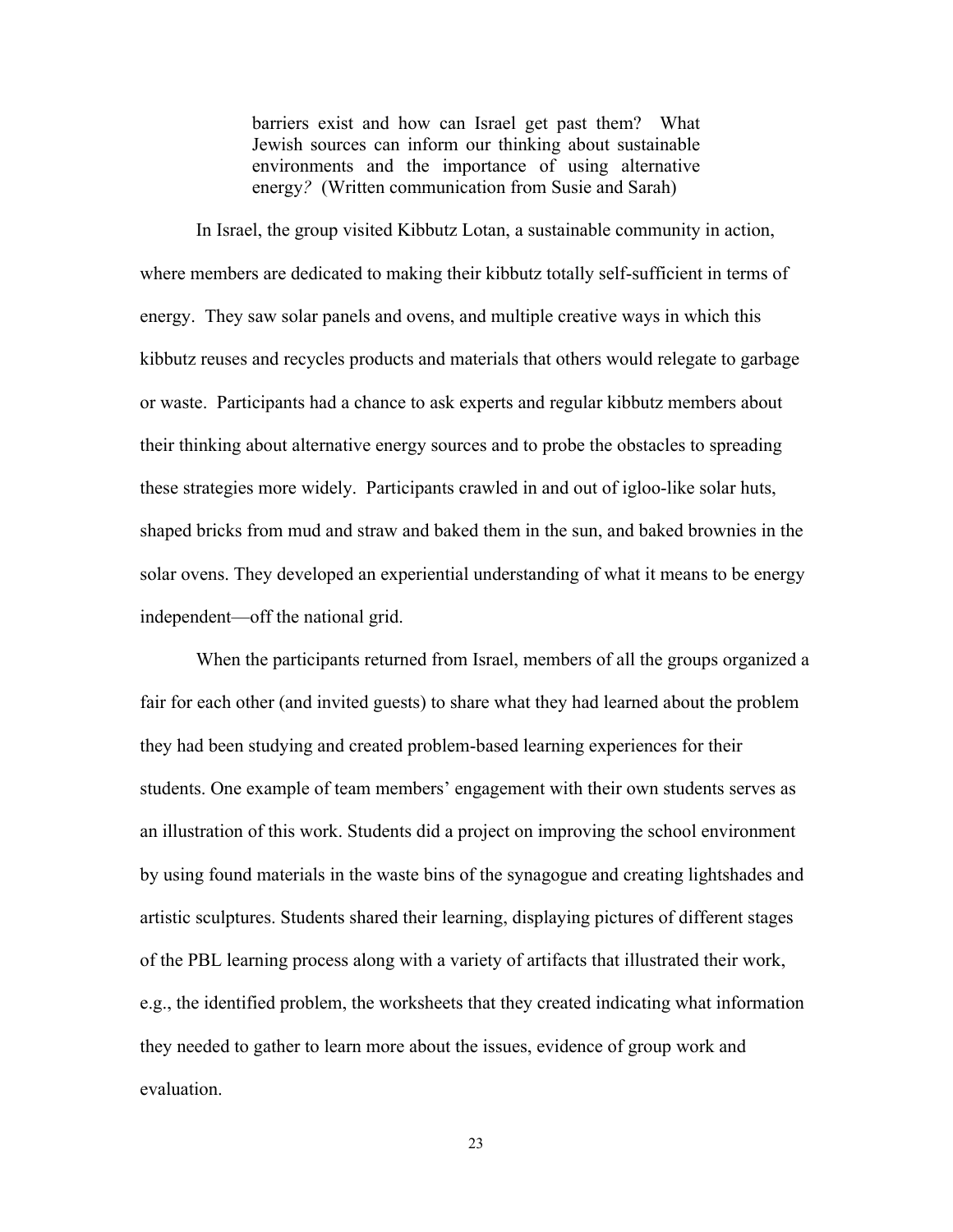Given the relatively short time line and the ambitious goals of the project, Sarah and Susie were able to see that educators were indeed working with their students on PBL learning experiences. They wished that funding for the program had been longer than twelve or thirteen months so that they could monitor and assist participants in the program develop PBL learning experiences related to Israel and other curriculum-based projects, but worried that inviting participants to join an eighteen-month initiative would have put them off.

# **Analysis of Cases**

When we examine these three cases, we see the enactment of the principles of effective professional development (see Table 1). Each case was embedded in a different context, each was at least a year in length and involved multiple sessions that were linked and each involved serious, collaborative work on the part of participants. Facilitators carefully chose goals for teachers' learning and provided learning opportunities, which encouraged teachers to engage in inquiry into the practices of teaching and learning. The facilitators created active learning environments through developing records of practice (videos in the case of Aaron and Tamar; problem based learning challenges in the case of the Susie and Sarah consultants) and also "approximations of practice" (co-planning, evaluating and re-planning a lesson in the case of Lucy; the learning fair in the case of Sarah and Susie).

| Principles of Effective PD | Day High School | Congregational<br>School | <b>Central Agency</b> |
|----------------------------|-----------------|--------------------------|-----------------------|
| Cumulative and ongoing     |                 | ⋏                        |                       |
| Job embedded               |                 |                          |                       |
| Active learning            |                 | x                        |                       |
| Collegial, collaborative   |                 | х                        | ◡                     |
| environment                |                 |                          |                       |
| Pedagogical content        |                 |                          |                       |
| knowledge                  |                 |                          |                       |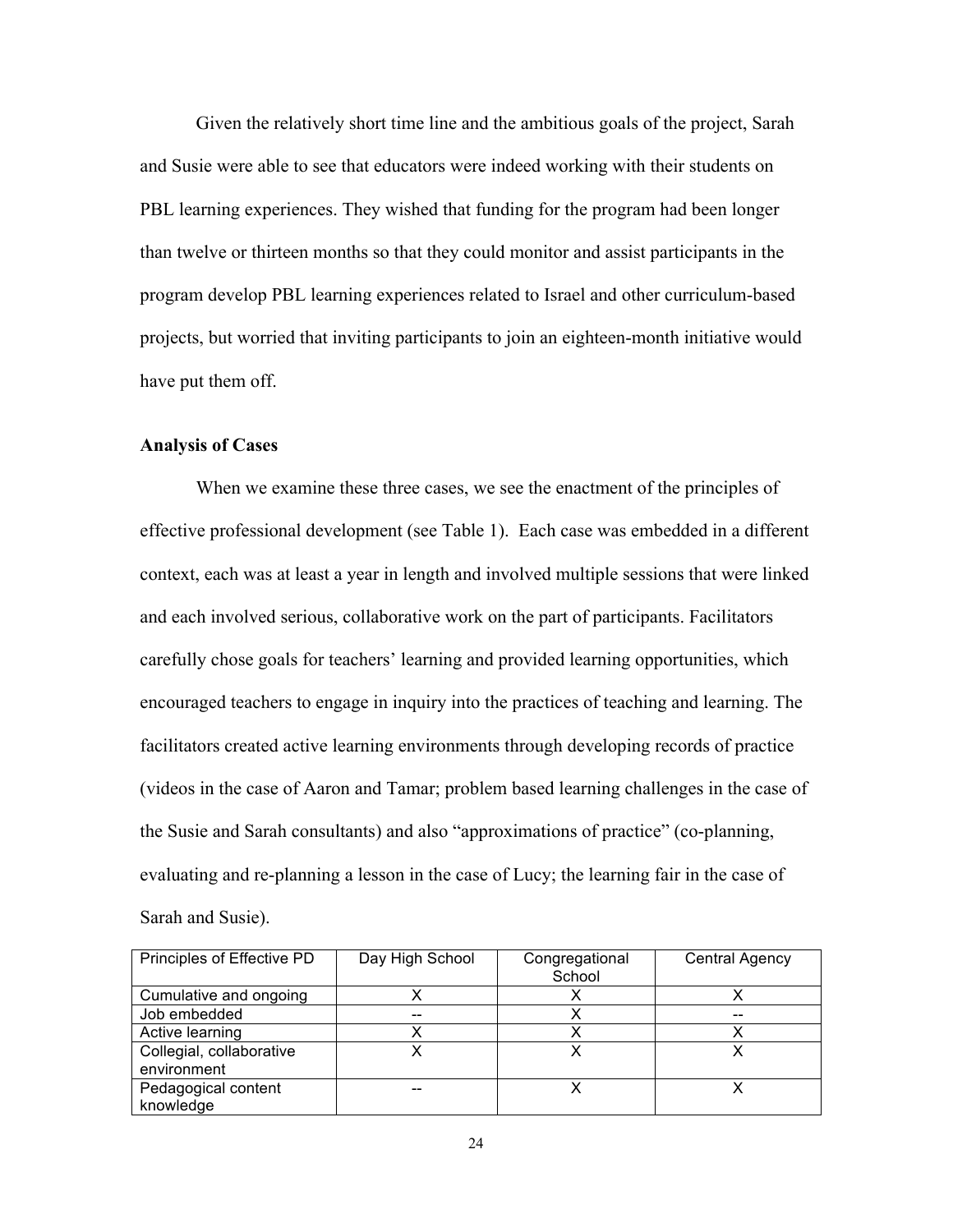| Learn in and from practice |  |  |  |
|----------------------------|--|--|--|
|----------------------------|--|--|--|

## *Table 1—A Comparison of the Three PD Cases*

These cases give us a sense of what is possible, even within the significant constraints of the real world of Jewish education. Yet each of these cases seems a bit precarious, for each relied upon energetic leadership and groups of teachers that were willing to go beyond the call of duty and beyond their paid hours to work together on improving their teaching craft. The third also relied on a generous grant to support educators' trips to Israel. For these kinds of programs to be sustainable over the long term, they would need to be built into the system more fully. This kind of ongoing learning would need to become part of a teacher's job description, part of the regular school day and school year, and part of the educational budget. In the meantime, the cases are inspiring stories of what is possible when teachers find ways to learn together, investigating their practice, in a context of curiosity and trust.

## **Conclusion**

From the perspective of scholarship and developing a more extensive knowledge base, this paper suggests a variety of avenues for future research related to teachers' knowledge and practice. While we know that it is possible to produce professional developers who can design and implement quality programs infused with the principles of effective PD, we do not know much about the impact of these initiatives on participating teachers' ideas about teaching and learning and their classroom practice.

In terms of pedagogic practices, we need to study what and how teachers modify their teaching practices based on their PD learning experiences and whether any of the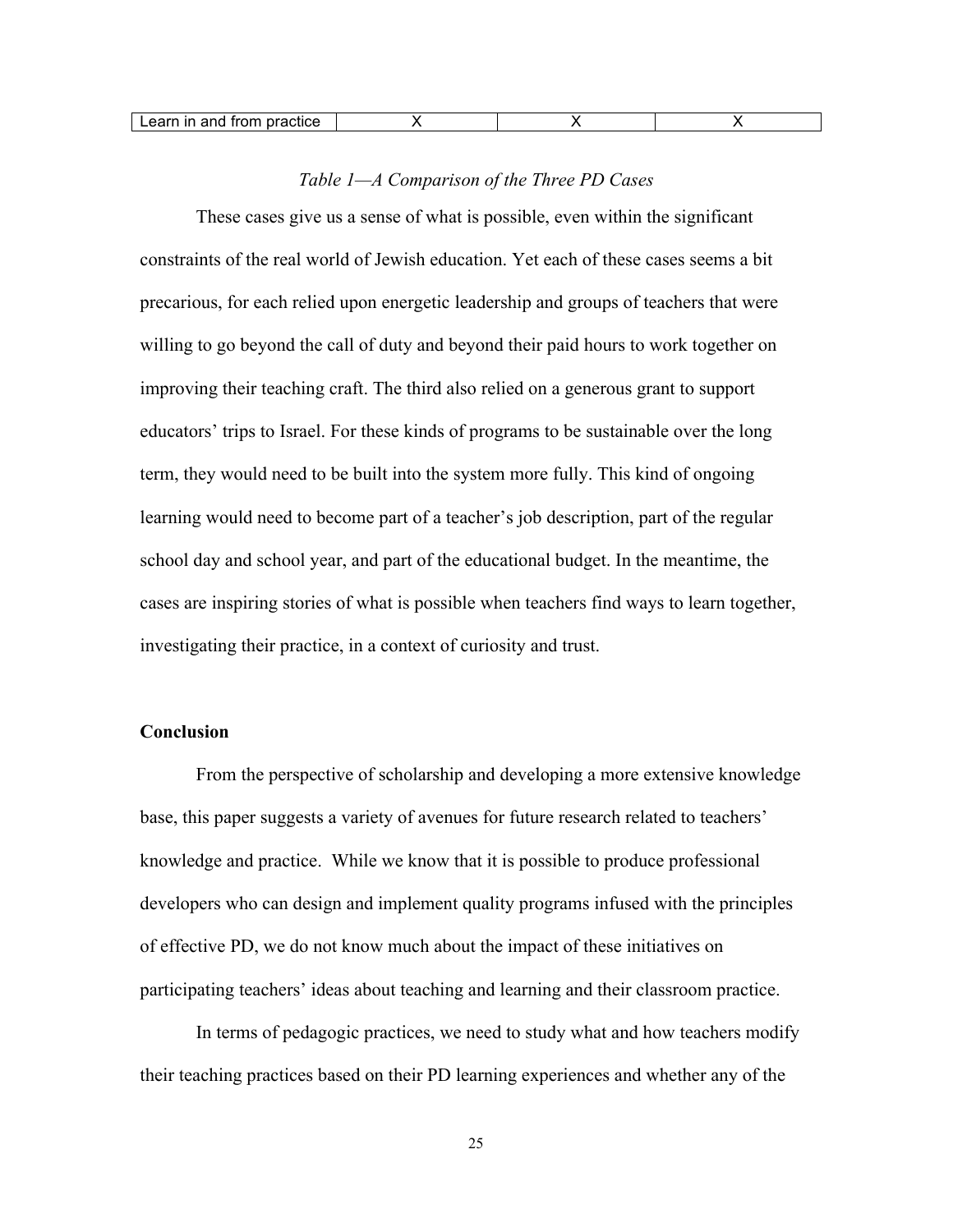changes "make them" more effective pedagogues. Do any of the PD practices change the nature of communication in the classroom; help teachers become more powerful designers of active learning experiences; encourage the development of powerful pedagogic content knowledge?

With regard to student outcomes, the gold standard for assessing effective PD in general education is the connection between professional development for the teacher and students' achievement. Although there is insufficient research<sup>11</sup> on this relationship in general education, there is even less in Jewish education.<sup>12</sup> Moreover, in Jewish education outcomes for student learning are underspecified even when goals are stated. In order to track the impact of PD on student learning, we would have to take the arena of learning in Jewish subject areas more seriously and be willing to invest in substantive work on developing clear and worthwhile outcomes for Jewish learning in the variety of settings in which it takes place.<sup>13</sup> Assessments of student learning that can produce data about changes in students' knowledge and understanding will also need to be developed.

Other avenues of inquiry relate to professional developers and their education and practice. We can ask questions about professional developers that are similar to those asked about teachers and students. Starting with the notion of outcomes, if the gold standard of evaluating the effectiveness of teacher professional development is change in student outcomes, does it not make sense that the gold standard for professional

<sup>&</sup>lt;sup>11</sup> Porter et al. 2000; Darling-Hammond et al. 2009; Wayne et al. 2008.

 $12$  The Jewish Educational Services of North America (JESNA) evaluation (2006) of the Nurturing Excellence in Synagogue Schools (NESS) project used student attitude toward education and continuing beyond Bar Mitzvah as measures of outcomes. Although they are both very important, neither is the kind of subject matter outcome being measured by current educational research.

<sup>&</sup>lt;sup>13</sup> See the Benchmarks and Standards Project for an example of such work in the area of Bible teaching and learning in day schools, a project of the Melton Research Center of the Jewish Theological Seminary.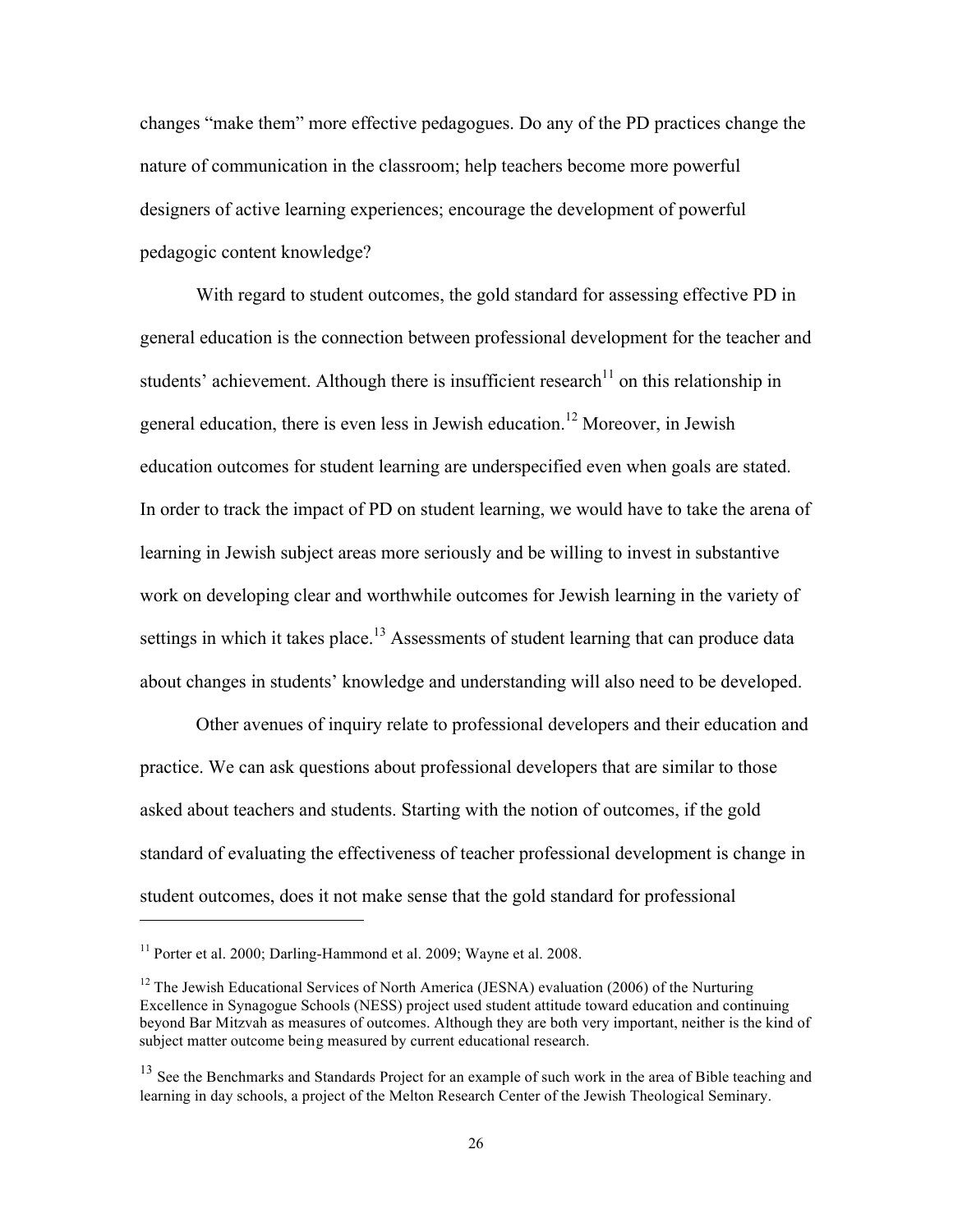developers is "teacher outcomes?" Does the PD offered using the new paradigm suggested in this paper help teachers develop more effective teaching practices? We have little research in general or Jewish education that provides a window on this question (Wayne et. al 2008; Stodolsky et. al 2008). Based on research in general education (Ball and Cohen 1999; Knapp 2003), this paper has suggested that there is an isometric relationship between the education of students, teachers, and professional developers. Because there are few programs designed to develop professional developers, there is little to no research that examines this premise in an empirical way. As we try to make more robust PD an ongoing feature of teacher work, we could benefit from more research that investigates these questions.

## **Policy Implications**

Because we are addressing a practical problem here, that is, the improvement of teachers' practice in the service of improved student learning, there are other implications as well. If we believe that students' learning is connected to teachers' learning, and we want to improve students' learning, we know what to do:

- Make on-going learning part of what it means to be a teacher
- Set aside time, money, and human resources at each school and central agency to design and facilitate professional development that follows the principles outlined in this paper
- Develop programs for the "trainers of trainers"

What can be done to help make this a reality? Because of the complexity of the issues, action needs to come from all the stakeholders who care about the supporting the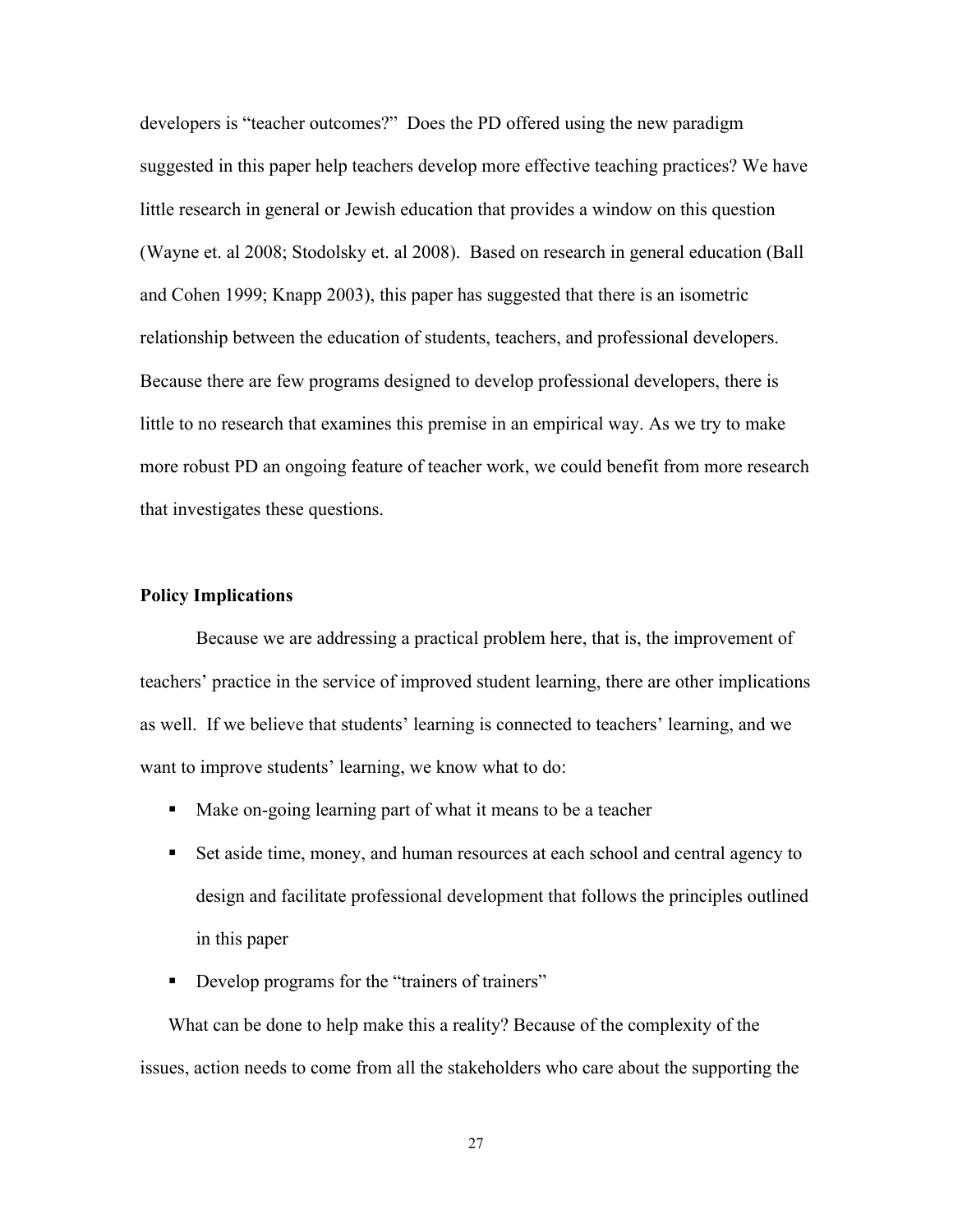work of teachers and improving the learning experiences of students. For academicians

and professional developers, the implications are obvious:

Professional Developers: provide principle-based PD; develop rich cases of principle-based professional development to augment those offered in this paper; develop records of practice that could be used in the learning opportunities for teachers and professional developers.

Academicians and Educational Researchers: prepare personnel to lead PD efforts; evaluate PD programs<sup>14</sup> and their impact; investigate the impact of PD on teachers' ideas and practices; study the impact of PD on teachers' practice and student achievement.

Other stakeholders also need to step up to the plate in order to create the necessary

climate and infrastructure supports for the implementation of professional development

as a leverage strategy to improve the field of Jewish education. For example:

Parents: let the principal know that you value both professional development for teachers and those who are skilled in providing it; use parent education committees to help finance and structure in the time for this work.

Teachers: demand that ongoing professional learning opportunities be built into your contracts.

School Leaders: support ongoing professional development for your teachers by building in time and opportunities for PD; create formal positions (part-time or full-time depending on size and complexity of your institution) for professional developers; support the ongoing professionalization of those who will plan and lead these initiatives in your institutions.

Central Agency Personnel: develop personnel and programs that offer PD and/or consult and support school based personnel in planning and facilitating principle-based PD.

Foundation Supporters and Personnel: encourage the development of and support for grants (and the development of grants) for PD that embody these principles.

<sup>&</sup>lt;sup>14</sup> Sales et al. (2007) and JESNA updates include listings of PD offerings, but one cannot ascertain which, if any, are grounded in the principles of effective PD.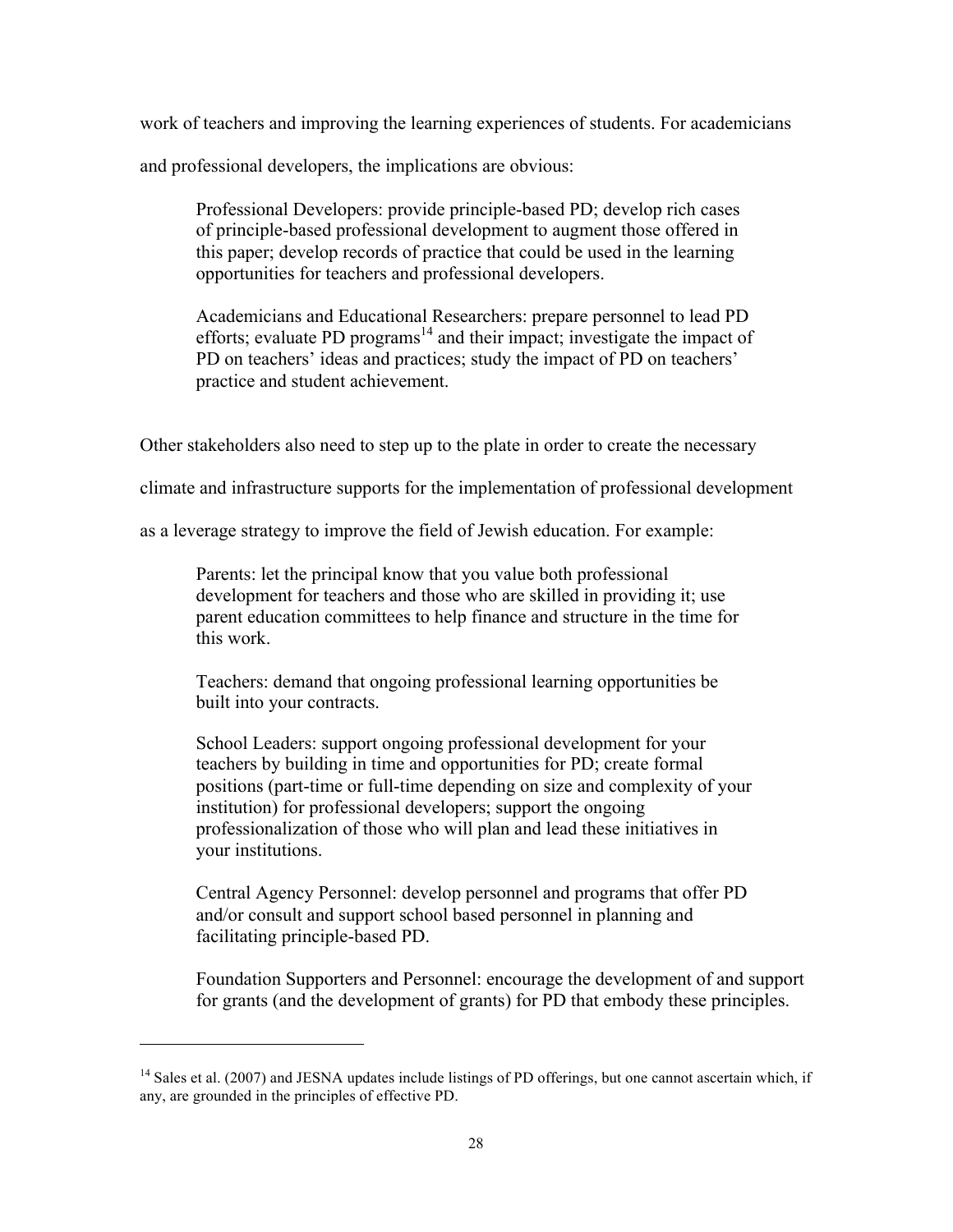This call to many stakeholders draws attention to an issue that goes beyond the educational challenges that this article addressed. It is clear from the cases presented in this paper that even very experienced, knowledgeable teachers value substantive, collaborative professional learning opportunities. It is also clear that leaders can be prepared and supported to head up such ambitious initiatives. What remains unclear is the extent of Jewish communal commitment. How committed are we to student learning and, by extension, to teacher learning?

This is an Accepted Manuscript of an article published in International Handbook of Jewish Education Vol. 5, 2011 edited by Helena Miller, Lisa D. Grant, Alex Pomson available online: http://www.springer.com/social+sciences/religious+studies/book/978-94-007-0353-7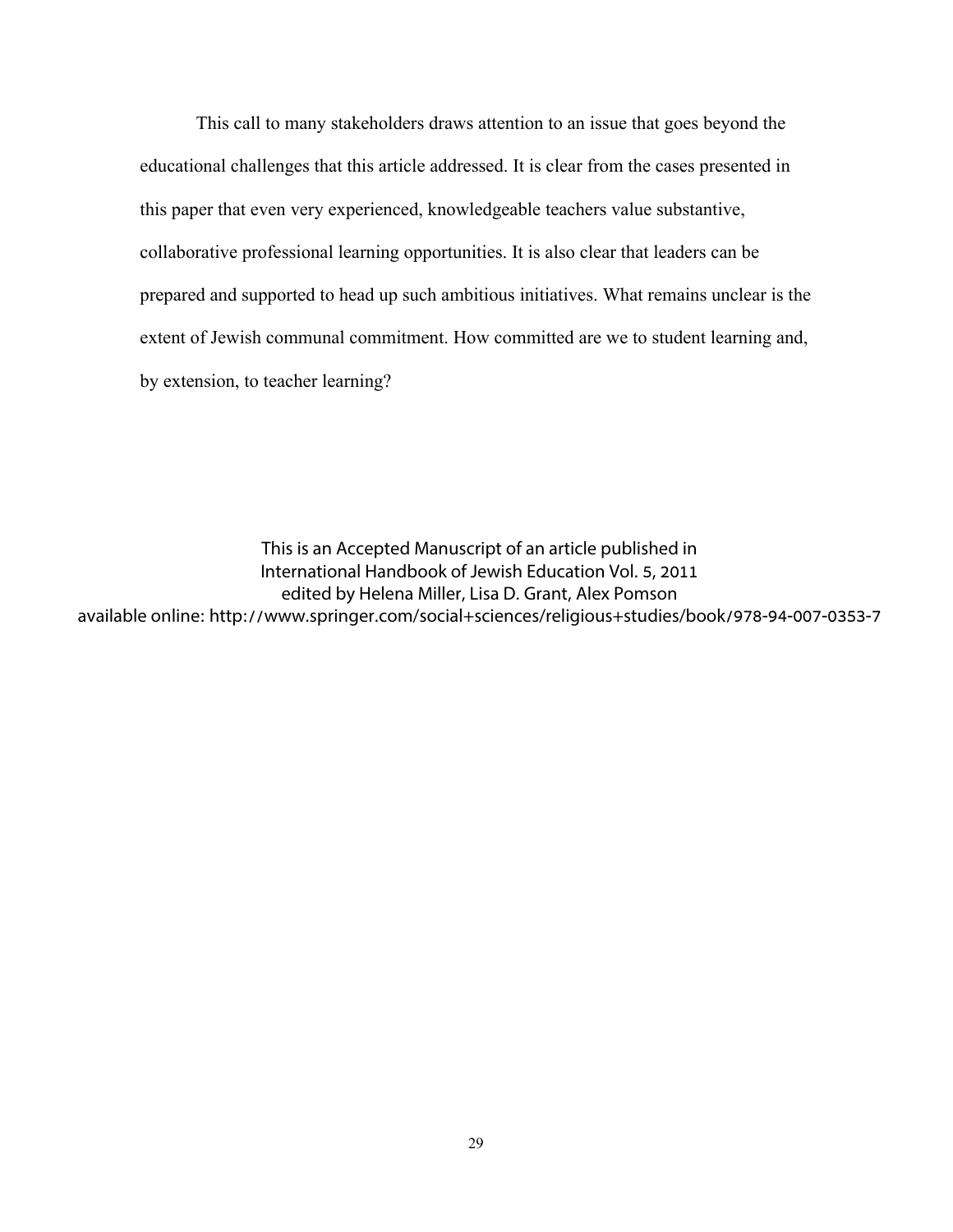# Appendix  $1^{15}$



*Figure 3: Professional Developer Learning Triangle*

In the same way that teachers need to think about the student as learner, the professional developer must think about the teacher as learner. The subject matter of the curriculum for professional developers is the learner instructional triangle as well as the teacher instructional triangle. It includes engaging with fellow professional developers and together "getting smarter" about how to help teachers learn to teach their students become active learners of "X". This process also assumes a teacher, the professional developer of professional developers.

<sup>&</sup>lt;sup>15</sup> Deborah Ball introduced this graphic into the design and curriculum work of MTEI in 1996.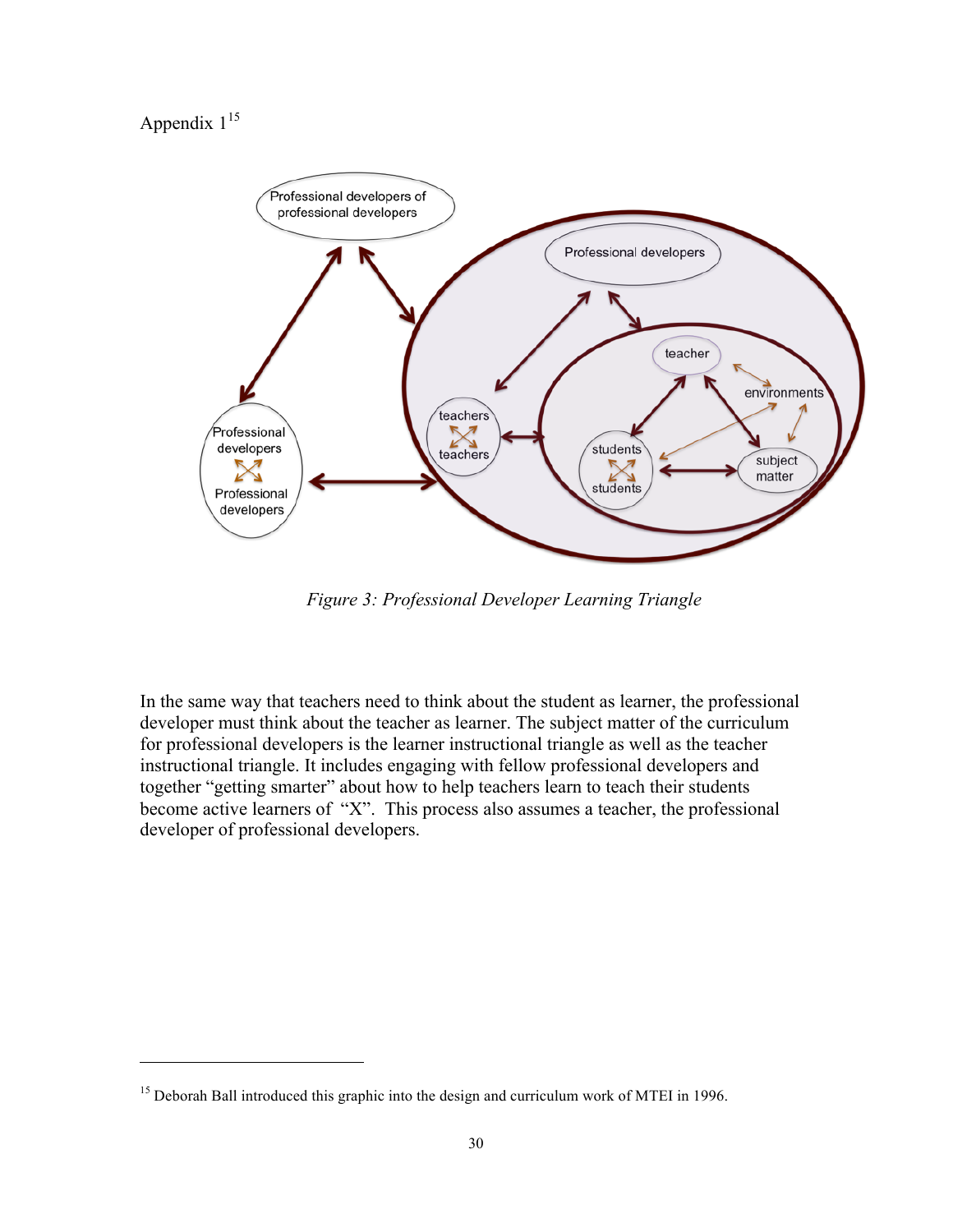# **References**

Achinstein, B. and T. Meyer. 1997. *The uneasy marriage between friendship and critique: dilemmas of fostering critical friendship in a novice teacher learning community*. Paper presented at the Annual Meeting of the American Educational Research Association, Chicago, IL.

Ball, D.L. and D. K. Cohen. 1999. Developing practice, developing practitioners: toward a practice-based theory of professional education. In *Teaching as the learning profession: handbook of policy and practice*, ed. L. Darling-Hammond and G. Sykes. San Francisco: Jossey-Bass Publishers.

Barber, M. and M. Mourshed. 2007. *How the world's best-performing school systems come out on top.* New York: McKinsey & Company.

Ben-Avie, M. and J. S. Kress. 2008. A North American study of educators in Jewish day and congregational schools: technical report of the educators in Jewish schools study. www.JewishEducationalChange.org.

Bolam, R. and A. McMahon. 2004. Literature, definitions and models: towards a conceptual map. In *International handbook on the continuing professional development of teachers,* ed. C. Day and J. Sachs. UK: Open University Press.

Bransford, J. D., A. L. Brown, and R. R. Cocking, ed. 1999. *How people learn.* Washington, D.C.: National Academy Press.

Cohen, D.K., S. W. Raudenbusch, and D. L. Ball. 2003. Resources, instruction and research. *Educational Evaluation and Policy Analysis* 25: 119-142.

Darling-Hammond, L., R. C. Wei, A. Andree, N. Richardson, and S. Orphanos. 2009. Professional learning in the learning profession: a status report on teacher development in the United States and abroad. Report by National Staff Development Council.

Day, C. and & J. Sachs. 2004. Professionalism, performativity, and empowerment: discourses in the politics, policies and purposes of continuing professional development. In *International handbook on the continuing professional development of teachers,* ed. C. Day and J Sachs. UK: Open University Press.

Dewey, J. 1902/1964. The child and the currriculum. In *John Dewey on education: selected writings*, ed. R. D. Archambault. Chicago: University of Chicago Press.

Dewey, J. 1938. *Experience and education*. New York: Collier Books, Macmillan Publishing Co.

Dorph, G. Z., S. S. Stodolsky, and R. Wohl. 2002. Growing as teacher educators: learning new professional development practices. *Journal of Jewish Education* 68: 58-72.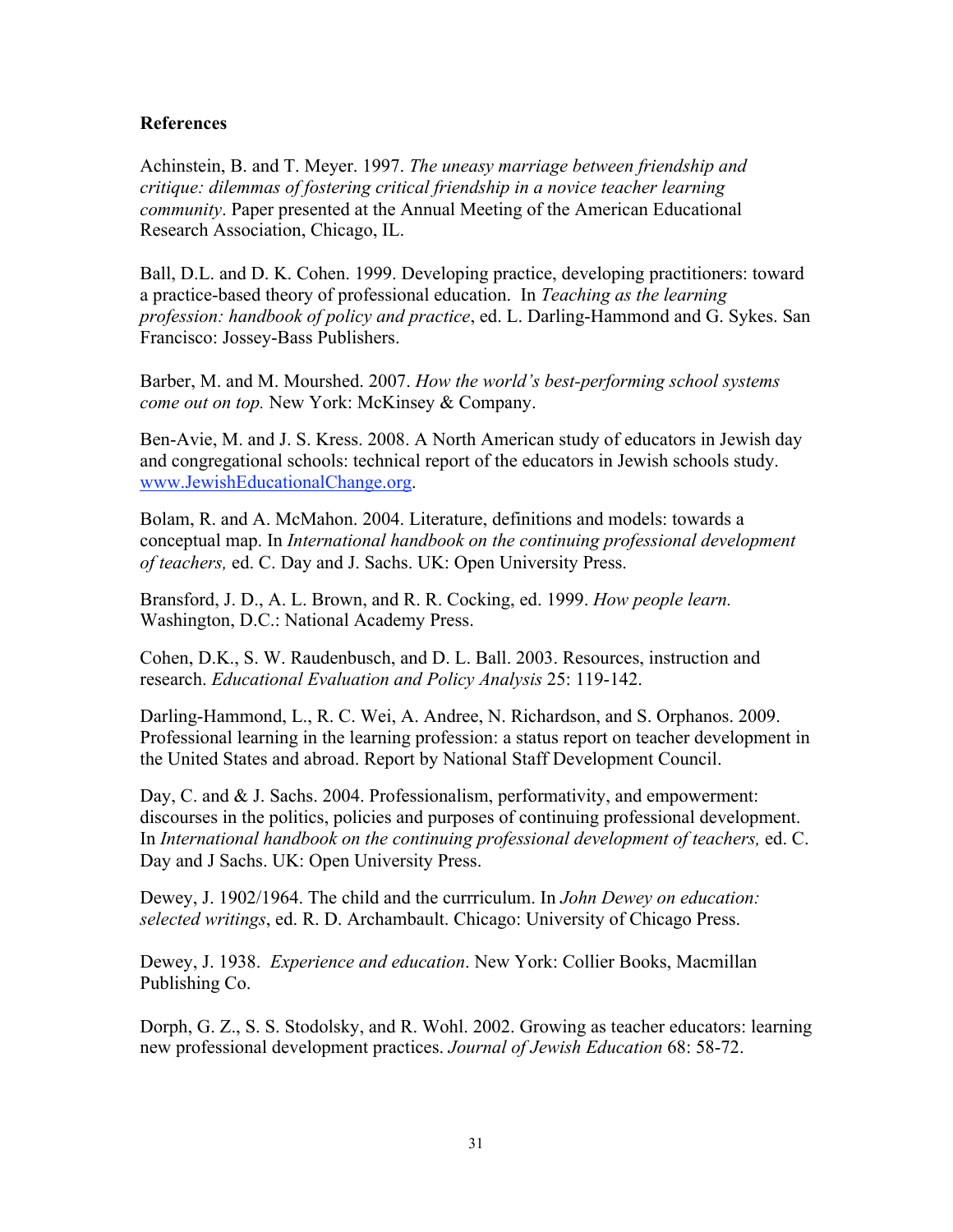Feiman-Nemser, S. 1998. Linking mentoring and teacher learning. *Velon Tijdscrift voor Lerarenopleiders*. June/July 1998.

Feiman-Nemser, S. 2001. Helping novices learn to teach: lessons from an exemplary support teacher. *Journal of Teacher Education* 52: 17-30.

Gamoran, A., E. B. Goldring, B. Robinson, J. Tammivaara, and R. Goodman. 1998. *The teachers report: a portrait of teachers in Jewish schools*. New York: Council for Initiatives in Jewish Education.

Grossman, P. 2005. Research on pedagogical approaches. In *Studying teacher education,*  ed. M. Cochran-Smith and K. M. Zeichner*.* Mahwah, NJ: Lawrence Erlbaum.

Grossman, P. and M. McDonald. 2008. Back to the future: directions for research in teaching and teacher education. *American Educational Research Journal* 45: 184-205.

Grossman, P., S. Wineburg, and S. Woolworth. 2001. Toward a theory of teacher community. *Teachers College Record* 103: 942-1012.

Hawkins, D. 1967. I, thou, and it. In *The informed vision: essays in learning and human nature*. Agathon Press: New York.

Holtz, B. W., A. Gamoran, G. Z. Dorph, E. Goldring, and B. Robinson. 2000. Changing the core: communal policies and present realities in the professional development of teachers for Jewish schools. *Journal of Jewish Communal Service* 76: 173-185.

Jackson, P. W. 1986. *The practice of teaching.* New York: Teachers College Press.

Jewish Education Service of North America. 2006. *Nurturing excellence in synagogue schools*. New York: Author.

Jewish Education Service of North America. 2008. *Educators in Jewish schools study*. New York: Author.

Kegan, R. 1982. *The evolving self: problem and process in human development*. Cambridge, MA: Harvard University Press.

Knapp, M. S. 2003. Professional development as a policy pathway. *Review of Research in Education* 27: 109-157.

Lampert, M. and D. L. Ball. 1998. *Teaching, multimedia, and mathematics: investigations of real practice*. New York: Teachers College Press.

Lewis, C. C. and I. Tsuchida. 1998. A lesson is like a swiftly flowing river: how research lessons improve Japanese education. *American Educator* 22: 12-18, 50-52.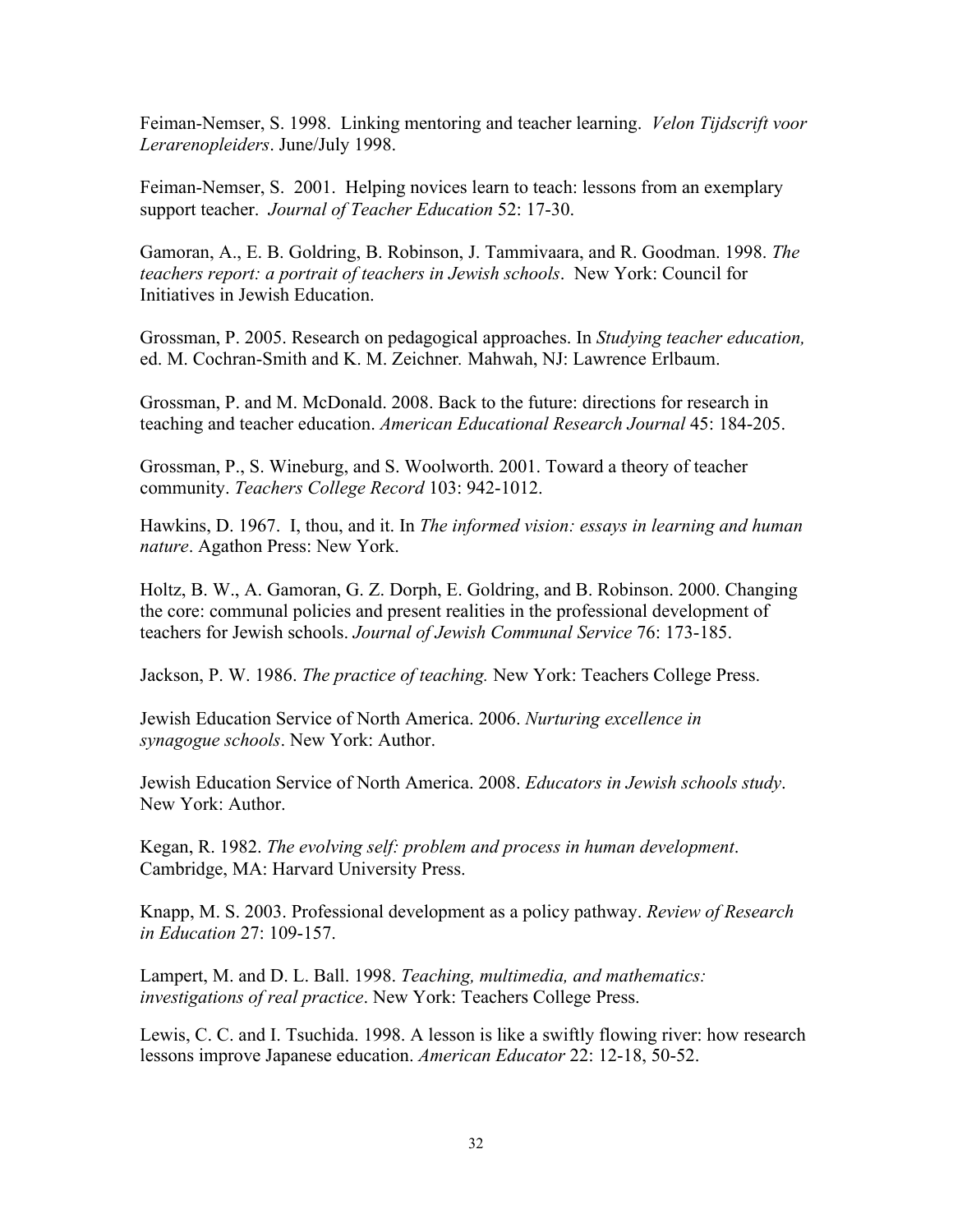Lieberman, A. 1996. Practices that support teacher development: transforming conceptions of professional learning. In *Teacher learning: new policies, new practices*, ed. M. W. McLaughlin and I. Oberman. New York: Columbia University, Teachers College Press.

Little, J.W. 1987. Teachers as colleagues. In *Educators' handbook: a research perspective*, ed. V. Richardson-Koehler. New York: Longman.

Little, J. W. 1993. Teachers' professional development in a climate of educational reform. *Educational evaluation and policy analysis* 15: 129-151.

Lord, B. 1994. Teachers' professional development: critical colleagueship and the role of professional community. In *The future of education: perspectives on national standards in America,* ed. N. Cobb. New York: College Entrance Examination Board.

Lortie, D. 1975. *Schoolteacher*. Chicago: University of Chicago Press.

Ma, Liping. 1999. *Knowing and teaching elementary mathematics: teachers' understanding of fundamental mathematics in China and the United States*. Mahwah, NJ and London, England: Lawrence Erlbaum Associates.

McDiarmid, W., D. L. Ball, and C. W. Anderson. 1989. Why staying one chapter ahead doesn't really work: subject-specific pedagogy. In *Knowledge base for beginning teachers,* ed. M. Reynolds. Elmsford, New York: Pergamon Press.

McDonald, J.P. 1992. *Teaching: making sense of an uncertain craft*. New York: Teachers College Press.

Porter, A. C., M. Garet, L. Desimone, K. S. Yoon, B. F. Birman. 2000. *Does professional development change teaching practice? Results from a three-year study.* Report from the U.S. Department of Education, Office of the Under Secretary, Planning and Evaluation Service, Elementary and Secondary Education Division.

Sales, A., N. Samuel, and A. Koren. 2007. *Mapping professional development for Jewish educators*. Waltham, MA: Brandeis University's Fisher-Bernstein Institute for Jewish Philanthropy and Leadership.

Shulman, L. S. 1986. Those who understand: knowledge growth in teaching. *Educational Researcher* 15: 4-14.

Sizer, T. 1984/1992. *Horace's compromise*. New York: Houghton Mifflin.

Sparks, D. and S. Hirsch. 1990. A national plan for improving professional development. Oxford, OH: National Staff Development Council.

Stein, M.K., M. S. Smith, and E. A. Silver. 1999. The development of professional developers: learning to assist teachers in new settings in new ways. *Harvard Educational Review* 69: 237-270.